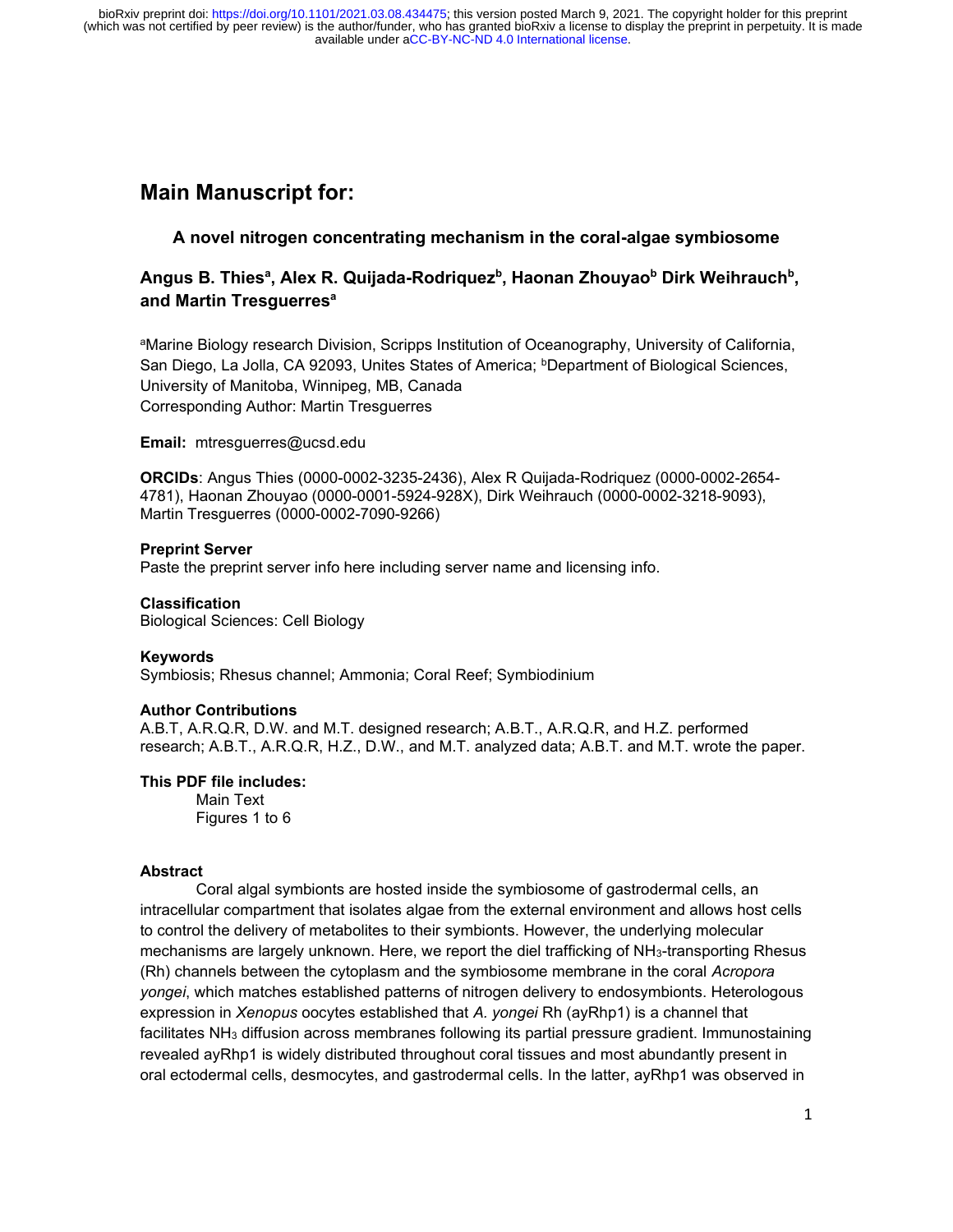the symbiosome membrane of alga-containing cells. Together with V- type H<sup>+</sup> -ATPases that make the symbiosome highly acidic (pH~4), ayRhp1 constitutes an NH<sub>4</sub>+-trapping mechanism analogous to that in mammalian renal tubule. Remarkably, ayRhp1 presence in the symbiosome membrane was higher during the day than the night. This indicates a regulatory mechanism that facilitates  $NH_4^+$  delivery to alga during the day, likely to sustain high turnover rates of photosynthetic proteins, while restricting NH<sub>4</sub><sup>+</sup> delivery at night to maintain the endosymbiotic algae in a nitrogen-limited stage that stagnates their growth. The dynamic trafficking of proteins to and away from the symbiosome membrane is a previously unknown mechanism that contributes to metabolic regulation between symbiotic partners.

## **Significance Statement**

The endosymbiotic relationship between corals and algae relies on the coordinated exchange of metabolites. Disruption of these metabolic exchanges can result in interruption of the symbiosis; however, the underlying molecular mechanisms are poorly understood. Here we report that *Acropora yongei* coral host cells express ammonia-transporting channel proteins (ayRhp1), which traffic to and away from the symbiosome membrane surrounding the endosymbiotic algae. In conjunction with the acidic symbiosome microenvironment, this mechanism allows host cells to regulate nitrogen delivery to endosymbionts sustaining essential functions while restricting growth. This work provides novel mechanistic information about metabolic regulation of animal-algae symbioses, and advances our understanding of physiological mechanisms that might determine coral local adaptation, resilience, and vulnerability to environmental stress including climate change.

## **Main Text**

#### **Introduction**

Photosymbiotic associations between invertebrates and microalgae are widespread in aquatic environments. Perhaps the most well-known of these partnerships is that of reef-building corals (phylum: Cnidaria) and dinoflagellate symbiotic algae (family: Symbiodiniaceae), which is key to the evolutionary success of coral reef ecosystems (1). In an otherwise oligotrophic environment, the cnidarian host satisfies the majority of their energetic needs using photosynthates derived from their symbiont algae (2, 3). The host cells are believed to exercise considerable control over the metabolism of their symbionts, which favors both the production and release of algal photosynthates. This control is possible due to an architectural arrangement whereby coral gastrodermal cells host the algal symbionts intracellularly within an arrested phagosome known as the symbiosome (4–6). Because the symbiosome isolates the alga from the cytosol of the host cell, the symbiosome membrane necessarily mediates all metabolic exchanges between the symbiotic partners. In addition, the symbiosome membrane may serve as an interface for the coral to manipulate the alga's microenvironment. For example, the coral symbiosome is markedly acidic (pH ~4) due to active H\* pumping by V-type H\*-ATPases (VHAs) located in the symbiosome membrane (7). The acidic nature of the symbiosome drives  $CO<sub>2</sub>$ accumulation as part of a carbon concentrating mechanism (CCM) that helps overcome the low affinity of algae Rubisco for  $CO<sub>2</sub>$  thereby promoting algal photosynthesis (7). This H<sup>+</sup> gradient has been proposed to additionally energize the movement of other essential nutrients and metabolites into or out of the symbiosome including nitrogen, phosphorous, and sugars (4, 7, 8). However, no additional molecular players or regulatory mechanisms have been definitely identified to date.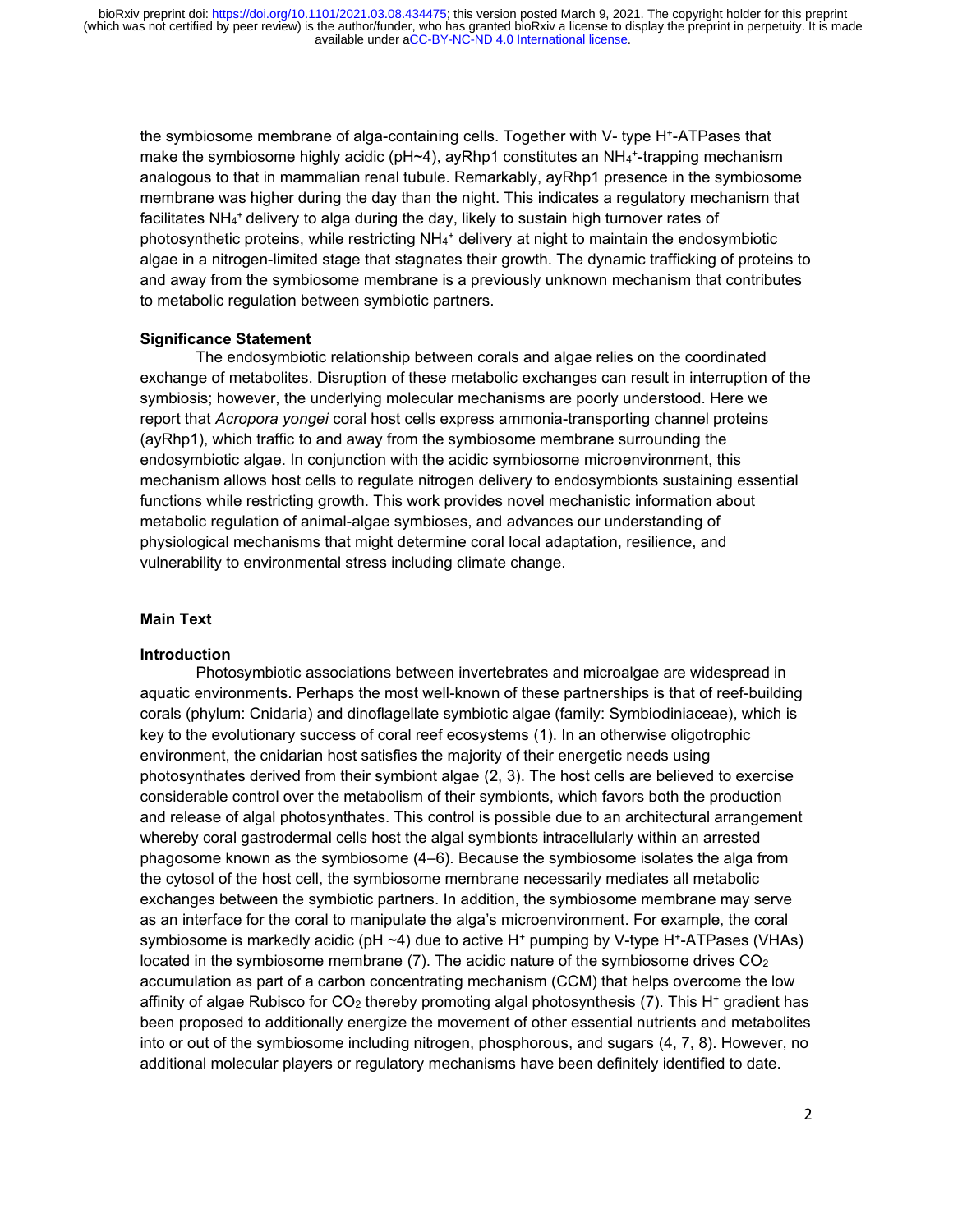The vast majority of the symbiotic algae's nitrogen demand is supplied by protein catabolism by their animal host, which produces waste as ammonia gas  $(NH<sub>3</sub>)$  and ammonium ion (NH<sup>4</sup> + ) [collectively referred to as "total ammonia" (Tamm)] (3, 9). Indeed, rather than excreting its nitrogenous waste into the environment like most other aquatic animals (10), the coral symbiosis recycle Tamm via the glutamine synthase/glutamate dehydrogenase/glutamine oxoglutarate aminotransferase pathways (GS/GDH/GOGAT) (11–13). In addition, corals are able to take up NH<sup>4</sup> + from seawater and transport it to their algal symbionts (14), and isolated algal symbionts take up and utilize NH $_4^*$  (15). Moreover, coral host cells are known to regulate Tamm delivery to their symbionts, and as a result the algae accumulate significantly more nitrogen in the light than in the dark (14, 16). The diel regulation of Tamm delivery by corals allows for hostcontrol over the carbon and nitrogen metabolisms of symbionts (17) and, by extension, the growth rate and biomass of the symbiont population to prevent symbiont overgrowth that would disrupt the symbiosis (18). However, the mechanisms that mediate and regulate nitrogen transport to symbionts across the symbiosome membrane remain unknown.

Importantly, NH $_3$  and NH $_4$ <sup>+</sup> exist in pH-dependent equilibrium with pKa  $\sim$  9.25, and accordingly >96% of Tamm is found as NH $_4^+$  both in seawater (pH ~8) and in coral host cells (pH ~7.4) (19). However, the much lower pH in the symbiosome space has three critical and interlinked implications: first, a virtually nil NH<sub>3</sub> partial pressure (pNH<sub>3</sub>) in the symbiosome space that should drive NH<sup>3</sup> gas diffusion from the host cytoplasm; second, the immediate "trapping" of  $NH<sub>3</sub>$  as NH<sub>4</sub><sup>+</sup> in the symbiosome space, which can be taken up by the alga thus maintaining the inwardly-directed NH<sup>3</sup> diffusive gradient; and finally, an unfavorable electrochemical gradient for NH<sup>4</sup> + transport into the symbiosome.

But despite being a gas, NH<sub>3</sub> has limited permeability through lipidic membranes due to its strong dipole moment that makes it a polar molecule [reviewed in (20)]. In some plant-bacteria symbioses, NH<sub>3</sub> transport across the symbiosome membrane is facilitated by nodulin-intrinsic proteins (21, 22); however, this protein family is exclusive to plants. Additionally, NH<sub>3</sub> diffusion across biological membranes can be significantly enhanced by Rhesus (Rh) channels, a family of evolutionary conserved proteins present in eubacterial, invertebrate, and vertebrate lineages (23– 27). Based on the observed upregulation of a Rh-like mRNA transcript upon establishment of symbiosis in anemones (28, 29), Rh channels have been suggested to play important roles in cnidarian-algae symbioses. However, the Rh-like mRNA was expressed in many soft coral cell subtypes (30), and therefore the coded protein probably plays multiple physiological roles. In addition, Rh channels are typically present in the cell outer plasma membrane [reviewed in (20, 31)], and few studies have localized Rh-like proteins to intracellular compartments or organelles (32, 33). Thus, the presence of coral Rh-like proteins in the symbiosome membrane cannot be taken for granted. Finally, some mammalian Rhs may transport both NH $_3$  and NH $_4^+$  (20) and others have structural functions instead of facilitating Tamm transport across membranes (34– 37). However, detailed studies about NH<sub>3</sub> vs NH<sub>4</sub><sup>+</sup> transport capabilities by 'primitive' Rh proteins from invertebrate animals (termed "Rhp") are very scarce. As a result, assessing the physiological role of the coral Rh-like coded protein and its potential involvement in delivering Tamm to algal endosymbionts requires elucidating their actual function as well as its cellular and subcellular localizations.

Given that NH<sup>3</sup> diffusion through biological membranes is limited, we hypothesized that corals utilize Rh-like proteins to deliver  $NH<sub>3</sub>$  to their algae across the symbiosome membrane, which would subsequently get trapped as  $NH_4^+$  in the acidic symbiosome. To investigate this possibility, we cloned a Rh-like gene from the coral *Acropora yongei* (ayRhp1) and determined its phylogenetic relationship to other Tamm-transporting proteins. Then, we heterologously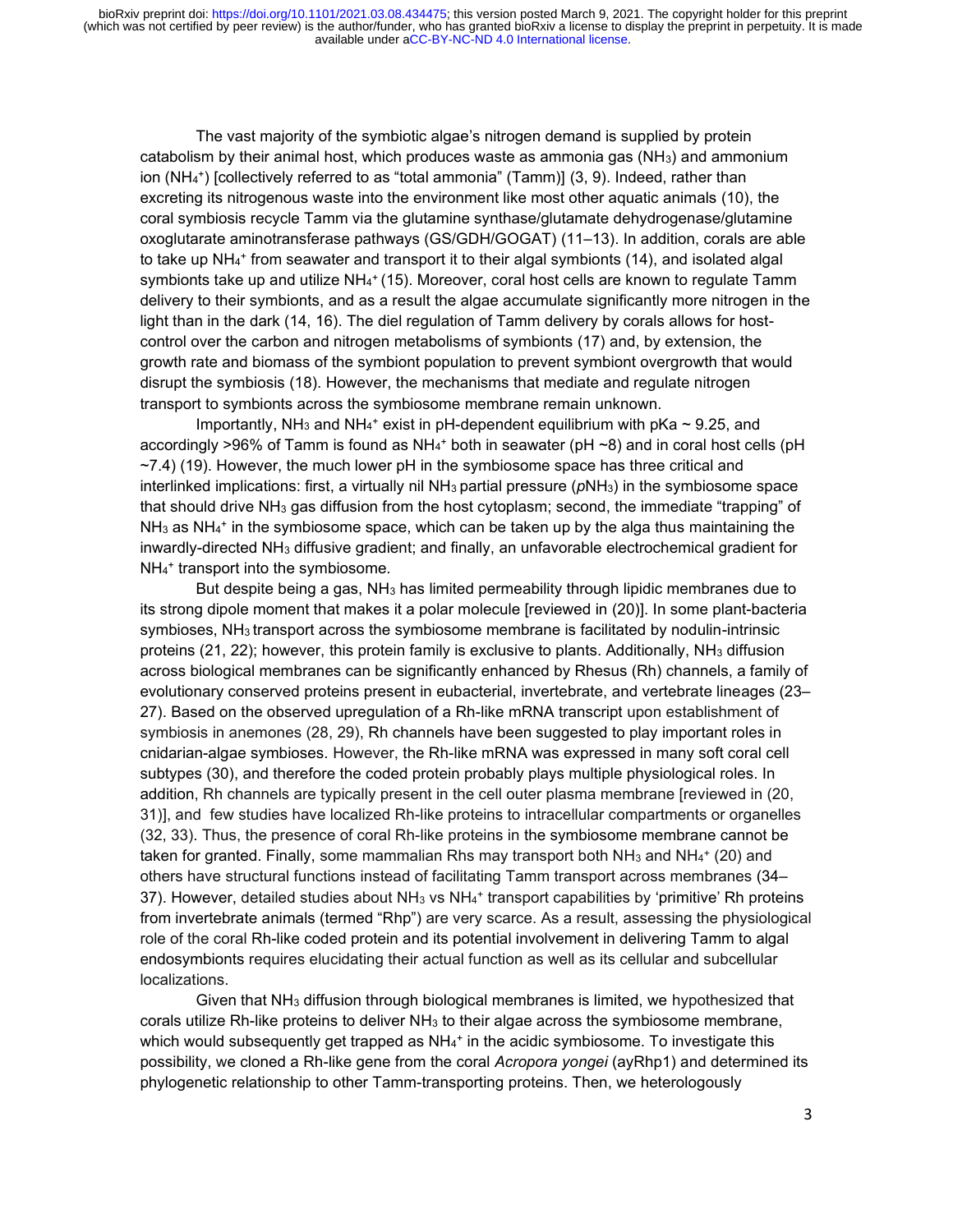expressed ayRhp1 protein in *Xenopus* oocytes and measured Tamm transport under a range of pHs to determine whether it is a functional NH<sup>3</sup> channel. Using custom made antibodies and immunocytochemistry, we observed that ayRhp1 protein was present in several cell types, including algae-containing gastrodermal cells. Furthermore, confocal super-resolution microscopy definitely determined the presence of Rhp1 in the symbiosome membrane. Notably, the proportion of cells with ayRhp1 in the symbiosome membrane doubled during the day compared to the night. These results suggest that trafficking of *A. yongei* Rh in and out of the symbiosome membrane during diel cycles contributes to the mechanism that controls the delivery of Tamm to algal symbionts in a diel manner.

## **Results**

## **Rhp1 genes are widespread in corals**

The cloned ayRhp1 cDNA open reading frame contains 1440 base pairs encoding a protein with a predicted molecular weight of 51.8 kDa. BLAST searches in genomic and transcriptomic databases revealed predicted ayRhp1 homologs in multiple coral species from both the robust and complex clades, which diverged from each other 300-400 million years ago (38). These coral Rh proteins clustered together with Rhp1 genes from invertebrate animals (Fig. S1).

The protein structure of ayRhp1 is similar to that of well-studied Rh channels from mammals (Fig. 1). It has 12 transmembrane helices and a N-linked glycosylation site (N61), which differentiate all animal Rh50 channels capable of Tamm transport (Rhag-cg, Rhp1-2) from the Rh30 proteins involved in structural functions (32). Crystallography and simulation studies have identified several key amino acid residues that are required for  $NH<sub>3</sub>$  transport across mammalian RhCG (26, 27): a phenylalanine gate (F130, F235) and a cytosolic shunt (L193, T325, L328, I334, N341, N342) which recruit NH<sup>4</sup> <sup>+</sup> at the external and internal vestibules, respectively, twin histidines that deprotonate NH<sub>4</sub>+ to NH<sub>3</sub> (H185, H344), two highly-conserved aspartic acid residues that help shuttle the H<sup>+</sup> back to the original compartment (D177, D336), and a hydrophobic transmembrane channel that selectively conducts  $NH<sub>3</sub>$  but not  $NH<sub>4</sub>$  (37, 39). An alignment of ayRhp1 with RhCG reveals that the phenylalanine gate (F147, F251), the twin histidines (H202, H364) and analogous aspartate residues (D195, D356) are all conserved in ayRhp1, while the cytosolic shunt and hydrophobic channel-lining residues are highly-conserved (~83%, ~70% respectively). The overall high conservation of these key structures suggests that ayRhp1 facilitates NH<sub>3</sub> transport; however, the lack of detailed functional studies on any Rhp1 protein precludes a definite assessment.

## **ayRhp1 Facilitates NH<sup>3</sup> Transport**

ayRhp1 was functionally characterized by measuring Tamm uptake rates in *Xenopus* oocytes injected with ayRhp1 cRNA. To avoid potential artefacts resulting from using radiolabeled [ <sup>14</sup>C]-methylammonium as a Tamm analog (20), we used a hypochlorite-salicylate-nitroprusside based colorimetric assay to directly measure Tamm accumulation in oocytes and estimate Tamm uptake rate. The bath solutions contained 1 mM Tamm at pH 6.5, 7.5, or 8.5, resulting in 10-fold pKa-dependent [NH3] increases for every pH unit (1.8, 17.4, and 150.5 μM, respectively). Tamm uptake rate significantly increased from  $10.2 \pm 1.4$  pmol Tamm min<sup>-1</sup> at pH 6.5, to  $36.9 \pm 2.8$  pmol Tamm min<sup>-1</sup> at pH 7.5, and to 49.6 pmol Tamm min<sup>-1</sup> at pH 8.5 (Fig. 2A), an apparent  $J_{max}$  and  $K_m$ of 51.9 and 7.1 pmol Tamm min<sup>-1</sup>, respectively (Fig. 2B). These results indicate that ayRhp1 transports  $NH<sub>3</sub>$  following the partial pressure difference. Additionally, Tamm uptake rate of oocytes incubated in a solution with 10 mM Tamm at pH 7.5 was  $50.3 \pm 10.0$  pmol Tamm min<sup>-1</sup>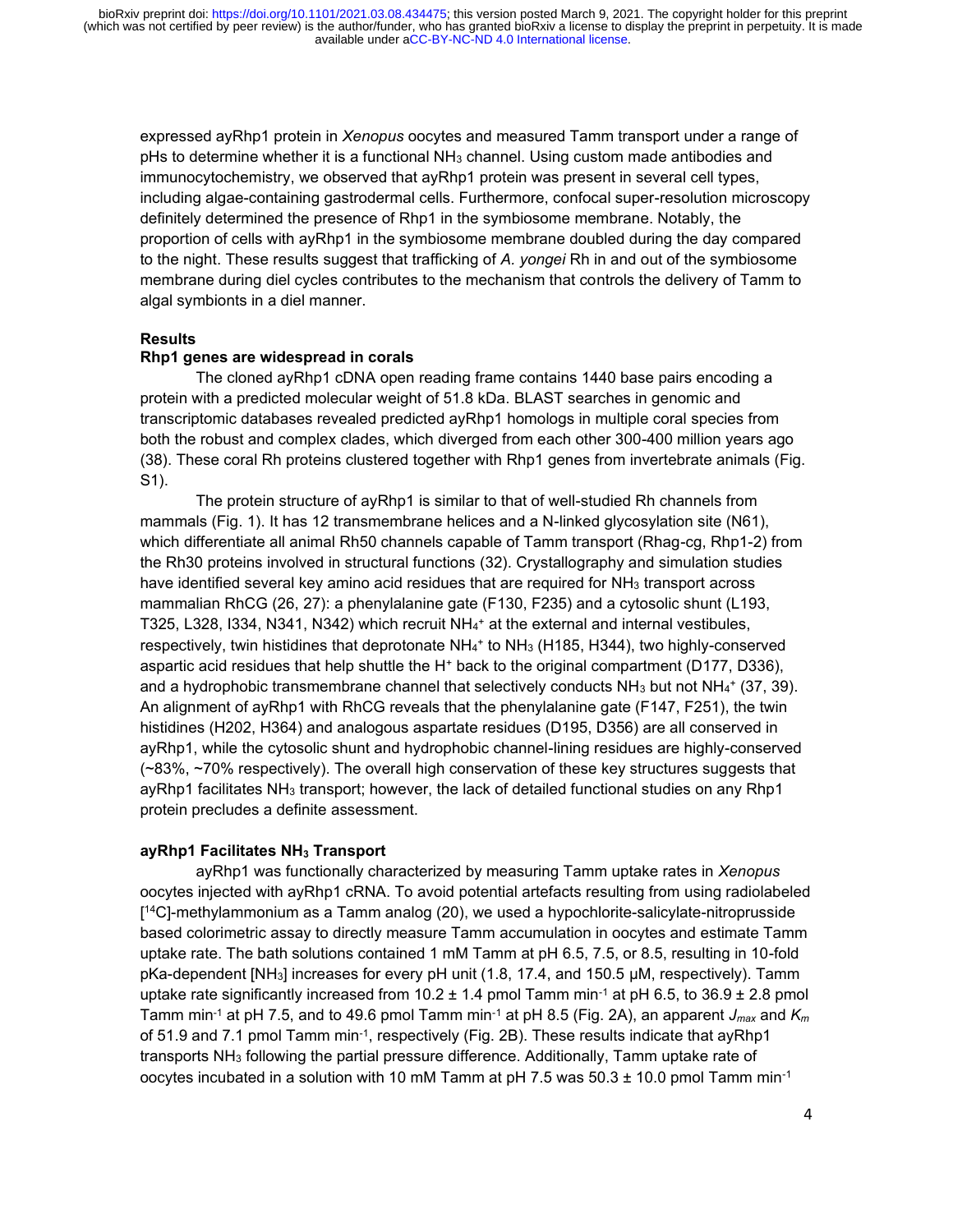(i.e. indistinguishable from the rate in the 1 mM Tamm pH 8.5 solution) (Fig. 2B). These two solutions have similar [NH<sub>3</sub>] (174.0 vs. 150.5 µM), but the former has >10-fold greater [NH<sub>4</sub>+] than the latter (9,826.0 μM vs. 849.5 μM). Altogether, these results established that ayRhp1 can facilitate NH<sub>3</sub> diffusion following pH-dependent partial pressure gradients, and that Tamm transport is not directly dependent on the [NH<sub>4</sub>+] difference.

### **ayRhp1 protein is present in multiple coral cell types**

Immunofluorescence microscopy using custom-made specific antibodies revealed high ayRhp1 protein expression throughout coral tissues (Fig. 3A). In the oral ectoderm, ayRhp1 was present in the apical membrane of columnar cells along the seawater-coral interface (Fig. 3B1). Although corals recycle most of their nitrogen waste through their algal symbionts, they also excrete some Tamm to the environment (3, 11). Thus, we hypothesize that ayRhp1 in ectodermal cells aids in nitrogenous waste excretion as previously described in gills and skin from fish and aquatic invertebrates (40, 41). Moreover, Tamm excretion may be facilitated by stirring of the boundary layer by ciliary beating, akin to mussels and polychaetes (40, 42). Notably, the surface of the oral ectoderm may host an extensive microbiome including nitrogen-fixing bacteria (43), and thus ayRhp1 may additionally facilitate the uptake of bacterially-fixed Tamm into the coral cells.

In the calicodermis, ayRhp1 was expressed in both calcifying cells that deliver dissolved inorganic carbon, Ca2+, and matrix proteins for skeletal formation and in desmocytes that anchor living coral tissue to the skeleton. The ayRhp1 signal in desmocytes was very intense, especially at the apical membrane adjacent to the skeleton (Fig.  $3C<sub>1</sub>$ , Fig. S3B<sub>1</sub>). Previous studies have provided morphological descriptions of coral desmocytes (44–47); however, to our knowledge this is the first description of any protein specifically expressed in this cell type. Interestingly, metabolic NH<sup>3</sup> has been proposed to promote biological calcification of avian egg shells (48), land snail shells (49), and coral skeletons (50) by buffering H<sup>+</sup> produced during CaCO<sub>3</sub> precipitation. Whether ayRhp1 plays a role in the coral calcification mechanism is a topic for future studies. In the gastroderm, ayRhp1 was highly expressed in alga-hosting coral cells surrounding the symbiotic algae (Fig.  $3D_1$ ), in a pattern that resembled that of VHA in the symbiosome membrane (7).

#### **ayRhp1 is present in the symbiosome membrane**

The subcellular localization of ayRhp1 in alga-hosting coral cells was further studied by immunostaining isolated cells, as done previously for VHA (7). The ayRhp1 immunofluorescent signal was present around the algal cell (Fig.  $4 \text{ A}_{1,2}$ -C<sub>1,2</sub>). Free algal cells released during the isolation procedure, identified by the lack of an adjacent host nucleus, did not have ayRhp1 signal  $(Fiq. 4D<sub>1,2</sub>)$ . In most cells, ayRhp1 was present in the thin region between the host cell nucleus and the alga (Fig.  $4A_{1,2}$ ). Since these cells are tightly packed, this region is occupied by the symbiosome membrane (7, 51). The localization of ayRhp1 in the symbiosome membrane was further confirmed in cells containing two algae (Fig.  $4B<sub>1,2</sub>$ ), which contain a larger cytoplasmic region thus allowing for better discrimination of subcellular compartments. We also identified cells that had ayRh1 signal around the host cell nucleus rather than in between the nucleus and the alga (Fig. 4C<sub>1,2</sub>), which suggested ayRhp1's presence in the cytoplasm or plasma membrane of the host cell.

Confocal super-resolution microscopy and co-immunostaining of ayRhp1 and Na+/K+-ATPase (NKA) allowed us to definitely establish ayRhp1's subcellular localization within the tightly packaged host cells in coral tissues. Consistent with its universal presence in the plasma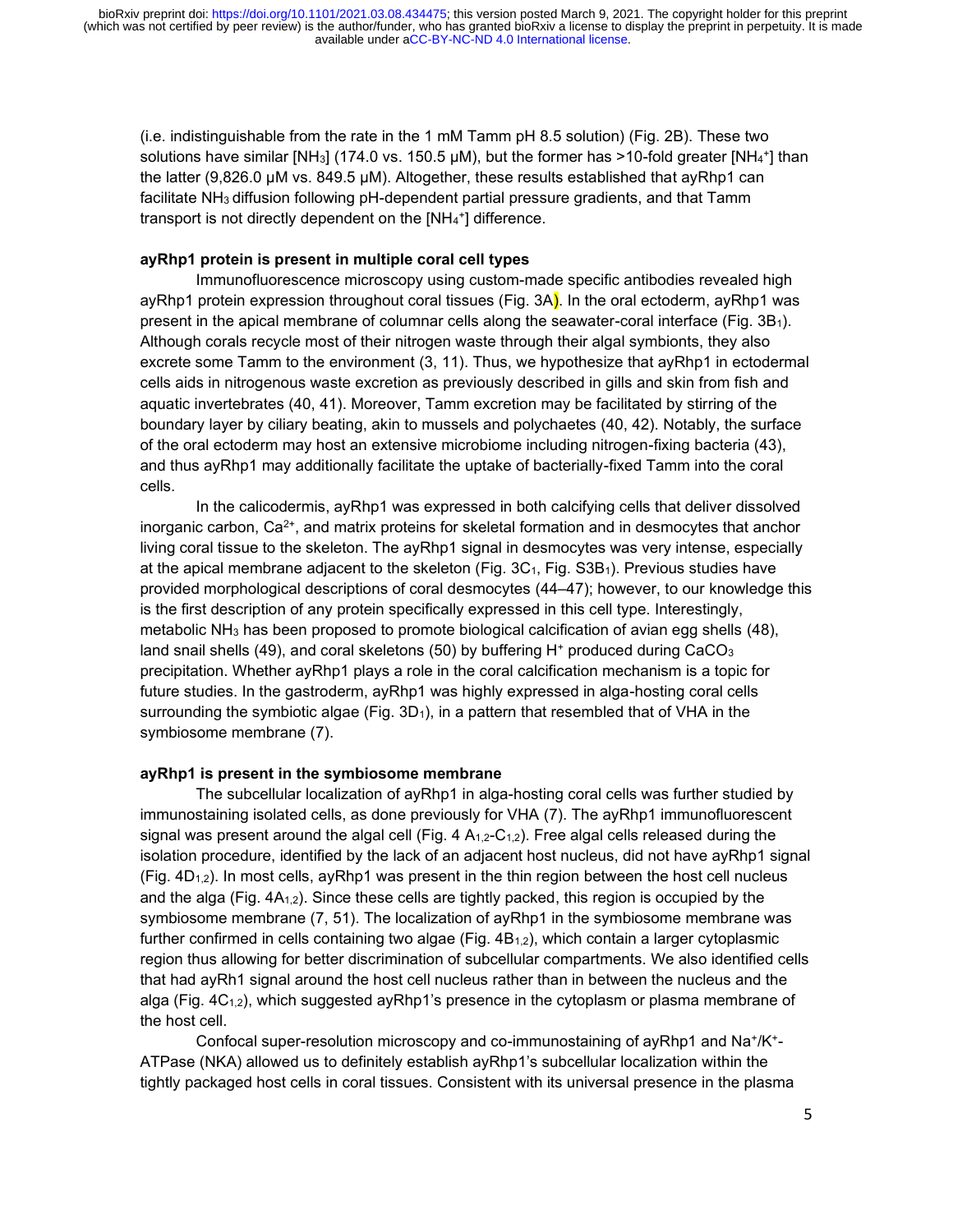membrane (52), NKA outlined the perimeter of all alga containing host cells (Fig. 5). Although the ayRhp1 signal also was at the cell periphery, it was internal to that of NKA in most cells. This was most readily evident in the region around the nucleus, where NKA was external and Rhp1 was internal, indicating their respective presence in the plasma and symbiosome membrane (Fig. 5A2,3). However, some cells lacked ayRhp1 signal in the region between the host nucleus and the algae, and instead colocalized with NKA in the host plasma membrane (Fig.  $5B_{1-3}$ ).

#### **Diel trafficking of ayRhp1 between the symbiosome and plasma membrane**

In search for a reason behind the two distinct ayRhp1 subcellular localizations, we observed the subcellular localization of ayRhp1 over a diel cycle. To achieve sufficient replication (50 cells from 18 coral branches, three coral branches at each of six timepoints, for a total of 900 cells observed in blind fashion), we performed these observations on isolated alga-containing coral cells, as super resolution confocal microscopy was prohibitive time-wise. Based on the results shown in Fig. 4 and 5, cells with ayRhp1 signal in between the host cell nucleus and the alga were classified as "symbiosomal ayRhp1 localization", and those lacking signal in that region were classified as "host plasma membrane localization". Remarkably, the percentage of cells displaying ayRhp1 symbiosomal localization was significantly higher during the day, with a maximum of 61.3  $\pm$  4.4% cells displaying this pattern at 13:00 h in contrast to only 26.0  $\pm$  2.0% of cells at 23:00 h (*p* < 0.001). The percentage of cells displaying non-symbiosomal ayRhp1 signal followed the reciprocal pattern (Fig. 6). These results indicate that ayRhp1 is preferentially present in the symbiosome membrane during the day and in the host cell plasma membrane at night. To our knowledge, this is the first report of diel changes in proteomic makeup of the cnidarian symbiosome membrane and furthers the notion that this interface that separates symbiotic partners can be dynamically modified by the host cell to control the physiology of the alga.

#### **Discussion**

The pKa for Tamm combined with the pH difference between the host cell's cytosol and the symbiosome dictates >2,000 higher *p*NH<sup>3</sup> in the former. Although this establishes a steep partial pressure gradient favoring NH<sup>3</sup> diffusion into the symbiosome, diffusion across lipidic membranes is generally limited [reviewed in (20)]. The presence of ayRhp1 in the symbiosome membrane is poised to overcome this limitation thus enhancing  $NH<sub>3</sub>$  delivery to the algal symbionts, in analogous manner to nodulin-intrinsic proteins in plant-*Rhizobium* symbioses (21, 22). Once inside the highly acidic symbiosome, NH $_3$  will be immediately converted into NH $_4^*$ , which cannot move across the plasma membrane, or through Rhp1 (Fig. 2B). This mechanism is known as "NH<sup>4</sup> <sup>+</sup> acid-trapping, and is well-documented in diverse excretory epithelia from humans (26), teleost fishes (41), cephalopod and bivalve mollusks (40, 53), and crustaceans [reviewed in (31), (26, 40, 41, 53, 54)]. Moreover, NH $_4$ <sup>+</sup> is the alga's preferred nitrogen source (15), so algal NH<sub>4</sub>+ uptake will ensure the continuous conversion of NH<sub>3</sub> into NH<sub>4</sub>+ in the symbiosome, which in turn will maintain  $NH<sub>3</sub>$  diffusion from the host cytosol. By analogy to the CCM that facilitates symbiont photosynthesis  $(7)$ , NH<sub>3</sub> transport by ayRhp1 coupled to acidtrapping of NH<sub>4</sub><sup>+</sup> in the symbiosome can be considered a host-controlled nitrogen concentrating mechanism (NCM). The high degree of conservation amongst cnidarian Rh channels (Fig. 1) and the presence of an acidic symbiosome in anemones and corals from both the complex and robust clades (7) suggest that Rh-mediated NCMs is widespread in cnidarians. However, species- and environment-specific differences in the NCM contribution to Tamm transport are likely to exist and must be explored.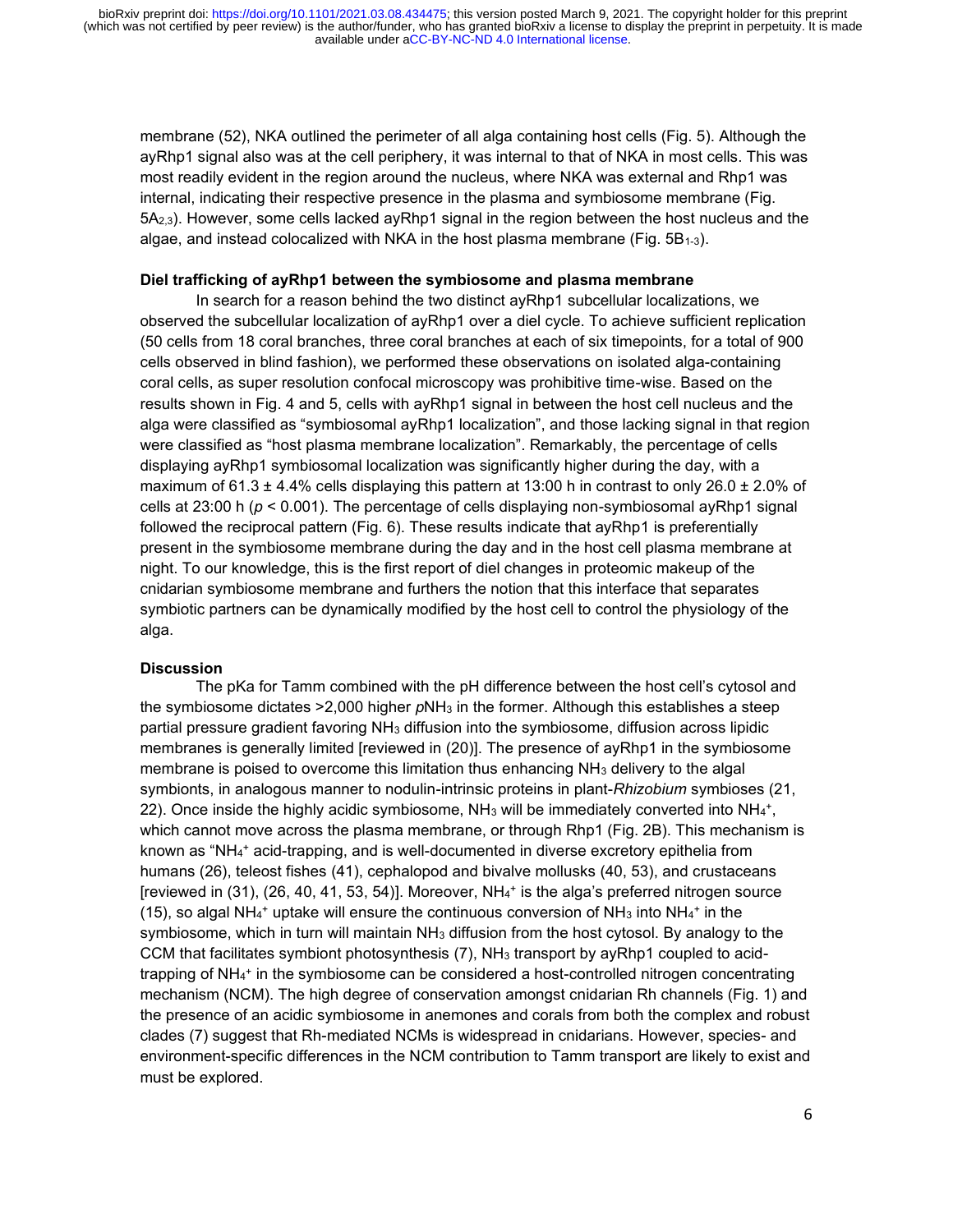The increased proportion of cells displaying symbiosomal ayRhp1 localization during the day matches established patterns of increased Tamm delivery from host to symbiont (55) and symbiont nitrogen assimilation (14) during light conditions. The diurnal nitrogen supply is primarily used not to advance growth, but to sustain a high turnover of photosystem proteins and pigments damaged by UV radiation and electron transfer, which is essential for continued and efficient photosynthesis (14, 56, 57). This situation highlights the need for unique regulatory mechanisms in photosymbiotic associations compared to symbioses with non-photosymbiotic microbes, such as those in plant roots. Conversely, the removal of ayRhp1 from the symbiosome membrane at night would serve to restrict nitrogen supply to symbiotic algae, thus limiting the synthesis of nonphotosynthetic proteins that would be essential to sustain their growth and reproduction (57, 58). This mechanism gains additional significance when we consider that the coral symbiosome is highly acidic in both light and dark conditions (7), and this implies a continued steep inwardly directed *p*NH<sup>3</sup> gradient. Moreover, alga-containing gastrodermal cells are in contact with the gastrovascular cavity, or coelenteron. This compartment contains Tamm at concentrations that can be several hundred-fold higher compared to seawater (59), and experiences steep diel pH fluctuations that can reach up pH values as high as 9 during the day and as low as 6.75 at night (59–61). The preferential presence of ayRhp1 in the host plasma membrane at night would facilitate the removal of  $NH<sub>3</sub>$  from the host cell into the coelenteron where it would be trapped as NH4, further restricting nitrogen supply to the algae at night.

The regulation of nitrogen delivery via changes in ayRhp1 subcellular localization is not mutually exclusive with regulation via the GS/GDH/GOGAT pathway (16, 62, 63), and in fact they complement each other. Indeed, the involvement of this pathway is largely based on changes in gene expression or enzyme activity upon transitioning from symbiotic to aposymbiotic stages (28) or during long term environmental disturbances (64, 65). But despite diel mRNA expression patterns (66), the abundance of most metabolic enzymes in coral cells, including that of GS, do not seem to change on a diel basis (67). However, this does not preclude diel regulation of enzyme activity by posttranslational modifications or substrate availability that could act synergistically with ayRph1 to control nitrogen to symbiotic algae. Moreover, ayRhp1 subcellular localization was not identical in all cells at any time period, indicating finer regulation based on position on the coral colony, symbiotic stage, or some other unidentified factors.

The mechanisms that regulate the translocation of ayRhp1 between the symbiosome and the plasma membrane are currently under investigation. The most likely candidate for mediating the redistribution of ayRhp1 is the cAMP pathway via the soluble adenylyl cyclase. This hypothesis is based on the established role of sAC in sensing changes in pHi in coral cells induced by algal photosynthetic activity (19) and matching diel changes in cAMP abundance in coral colonies (68). Furthermore, the sAC activity is known to trigger the redistribution of numerous ion-transporting proteins in a variety of cells types and organisms (8, 69–72). However, the putative involvement of sAC in regulating the redistribution of ayRhp1 in coral cells must be experimentally tested, which is not a trivial task. To put it in perspective, perhaps the best studied NH<sup>4</sup> <sup>+</sup> excretion mechanism is in mammalian renal intercalated acid-secreting cells, which, like the coral symbiosome, relies on  $NH<sub>4</sub><sup>+</sup>$  acid-trapping mediated by Rh channels and VHA (73). Interestingly, renal Tamm transport can be modulated by changes in the subcellular distribution of Rh (74, 75). But despite the vastly larger research attention and resources devoted to biomedically-relevant topics compared to coral cell biology, the regulatory pathways underlying Rh redistribution in mammalian renal cells also remain unknown.

#### **Conclusions and perspectives**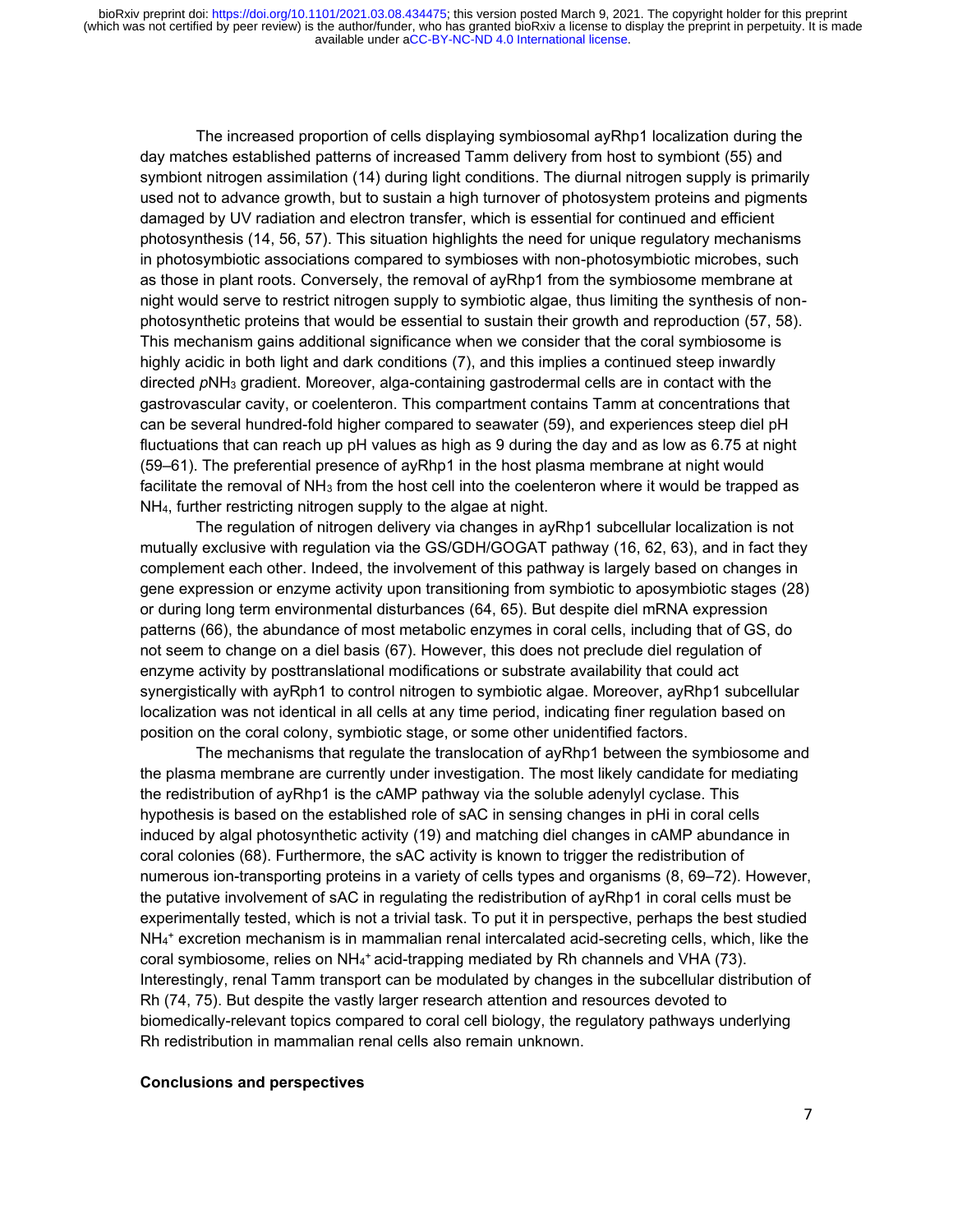The ayRhp1 and VHA-dependent NCM identified here together with diel changes in ayRhp1 subcellular distribution provides a mechanism whereby coral host cells can supply nitrogen to their algal symbionts while still maintaining them in a nitrogen-limited state to control their growth. Interestingly, alterations in nitrogen delivery to coral symbiotic algae has been linked to several environmental stressors that result in disruption of the symbiosis at the colony level, commonly known as coral bleaching (76–81). Furthermore, the existence of more resilient species [such as *Porites ssp.* (82)] suggests species-specific differences in the mechanisms used to control Tamm delivery to symbionts, and identifying such differences may help predict differential vulnerability and resilience to bleaching. In addition, future studies must take into account that ayRhp1 is present in multiple cell types throughout coral tissues, which cannot be discerned using transcriptomics, proteomics, or metabolomics assays on bulk coral colony samples. With this in mind, techniques that allow the investigation of coral biology at the cellular and molecular levels such as nanoscale secondary ion mass spectrometry ('nano-SIMS') (16, 83) and confocal microscopy (84–87) are excellent (and essential) complements to "-omics" techniques. In particular, super resolution confocal microscopy will allow studying physiological processes at the coral-alga interface, the symbiosome membrane, in unprecedent detail.

## **Materials and Methods Organisms**

*A. yongei* colonies were maintained in flow-through seawater at 26°C with a 10/14h light/dark cycle with sunrise at 08:00 and sunset at 18:00. These coral colonies predominantly contain *Cladocopium sp* (formerly *Symbiodinium* clade C). See SI Methods for additional information on organism care.

## **Cloning of ayRhp1**

Following the methods of (19), total RNA was collected by flash-freezing a 2cm *A. yongei*  nubbin in liquid nitrogen and crushing with a mortar and pestle into a fine powder. Powdered tissue was resuspended in TRIzol reagent (Invitrogen, Carlsbad, CA, USA) and total RNA was extracted following the manufacturer's protocol. Total RNA was cleaned and concentrated using an RNeasy Plus Mini Kit (Qiagen, Hilden, Germany). cDNA was synthesized using SuperScript III Reverse Transcriptase (Invitrogen) and Oligo(dT) primers according to the manufacturer's protocol. The resulting cDNA was used as template for all RT-PCR reactions. The full length ayRhp1 sequence was obtained following two rounds of RT-PCR using Phusion High Fidelity taq polymerase (New England Biolabs, Ipswitch, MA, USA) and NucleoSpin gel purification (Macherey-Nagel, Duren, Germany). The first round of RT-PCR used primers designed against untranslated regions of a predicted *Acropora digitifera* Rh mRNA (XP\_015769291.1) (FWD primer 5'-CCACAATTCCGTC-3', REV primer 5'-GTCCGAGACATCTTGCATACC-3'). In the second 'nested' round of RT-PCR, primers included oligonucleotide overhangs for In-Fusion Cloning (Clontech, Mountain View, CA, USA) into a pCR2.1-TOPO vector (Invitrogen) digested with EcoR 1 and EcoR V restriction enzymes. All cloned RT-PCR products were sequenced by Retrogen, Inc. (San Diego, CA, USA). The full ayRhp1 sequence can be found on Genbank (MH025799).

Protein sequences for the phylogenetic analysis were sourced from (88) and Genbank via BLASTtn search. Sequences were aligned using MUSCLE (89) and a maximum likelihood tree with 500 bootstraps was inferred by RAxML using a PROTGAMMA model of rate heterogeneity and a GTR substitution model (90). Accession numbers of all Rh sequences used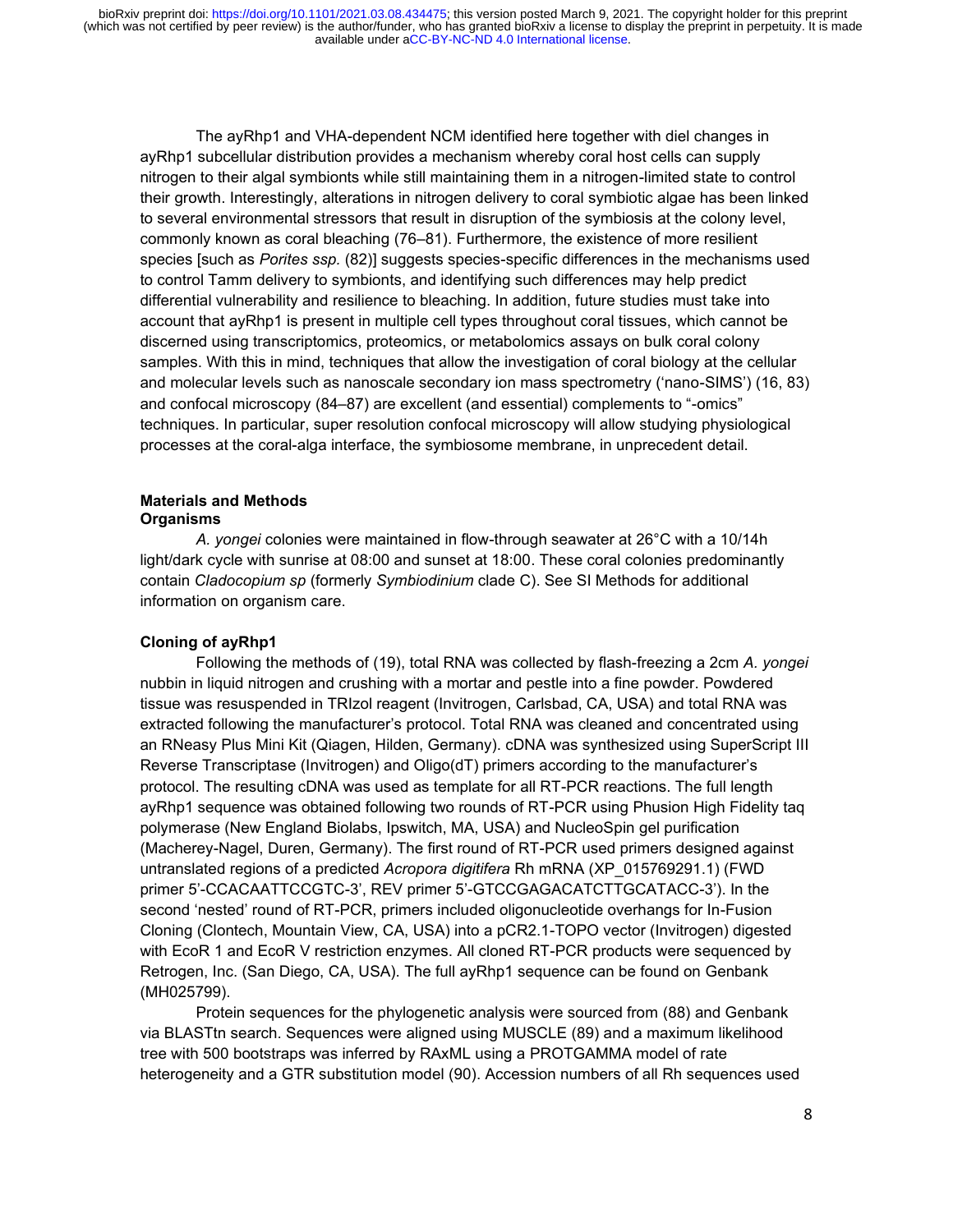in this analysis can be found in the supporting information file. Prediction of transmembrane helices was performed using TMHMM 2.0 [\(http://www.cbs.dtu.dk/services/TMHMM-2.0/\)](http://www.cbs.dtu.dk/services/TMHMM-2.0/) as per (91, 92).

## **Antibodies**

Custom-made, affinity purified anti-ayRhp1 rabbit polyclonal antibodies were developed (GenScript USA, Inc., Piscataway, NJ, USA) against the peptide HNKDAHGSHKEGSN, which is present in a putative Rhp1 protein predicted from the *A. digitifera* genome (XP\_015769291.1) (93). This epitope has just one amino acid difference in ayRhp1 (HNKDAHGS**P**KEGSN). NKA was immunolocalized with a commercially available monoclonal antibody (SC-48345, Santa Cruz Biotechnology, Dallas, TX, USA).

### **ayRhp1 Protein Expression and Antibody Validation**

Using methods adapted from (7), *A. yongei* tissue was removed from the skeleton using an airbrush loaded with homogenization buffer. Briefly, homogenate was sonicated on ice and centrifuged to pellet down debris; the supernatant was kept on ice. Sample protein concentrations were determined using a Bradford Protein Assay (Bio-Rad, Hercules, CA, USA) with a bovine serum albumin standard curve. Samples were then incubated in 4x Laemmli sample buffer (Bio-Rad) and 10% β-mercaptoethanol before heating at 90°C for 3 min and loaded onto an SDS/PAGE gel. Following electrophoresis, proteins were transferred from the gel onto a PVDF membrane using a Mini Tans-Blot Cell (Bio-Rad) overnight. The membrane was blocked with 5% powdered fat-free milk in TBS-T for 1 h on a shaker at room temperature before overnight incubation on a shaker (4°C) with anti-ayRhp1 primary antibody (0.216 μg/ml), primary antibody with 400x excess peptide on a molar base ('pre-absorption control'), or pre-immune serum (0.216 μg/ml) diluted in blocking buffer. Membranes were washed with 4 x 15 min TBS-T washes prior to incubation with secondary antibody (goat anti-rabbit-HRP diluted 1:10,000, Bio-Rad) for 1 h on a shaker at room temperature. Membranes were again washed with 4 x 15 min TBS-T washes and a final 15 min TBS wash prior to band development with an ECL Prime Western Blot Detection Kit (GE Healthcare, Chicago, IL, USA) and imaged using a Chemidoc Imaging system (Bio-Rad) (Fig. S2). See SI Methods for additional information.

## **Plasmid Preparation and cDNA synthesis for** *Xenopus laevis* **Expression of ayRhp1**

The open reading frame of ayRhp1 was amplified from pCR2.1 TOPO-ayRhp1 vector (see cloning of ayRhp1) using Q5 high fidelity DNA polymerase (New England Biolabs, Ipswich, MA, USA) and the restriction site-containing primers (forward primer, 5'-

ATACCCGGGATGTCTACTCGACCTCCTACG -3'; reverse primer: 5'-

GGCAAGCTTTTACACTTTATCATCTCCGAC -3'), subcloned by sticky-end ligation with T4 ligase (New England Biolabs) into XmaI and HindIII restriction sites of a PGEM-HE vector containing *Xenopus* beta globin 5'- and 3'- UTR sequences flanking the cloning site. Proper insertion was verified by multi-cutting restriction enzymes EcoR1, BamHI, and SphI, heat inactivation at 65 °C and column purification (GeneJet PCR Purification Kit; ThermoFisher Scientific, Waltham, MA, USA). The *in vitro* transcription of ayRhp1 capped mRNA (cRNA) was performed with HiScribe T7 ARCA mRNA kit (New England Biolabs) on SphI linearized pGEM-HE-ayRhp1 vector followed by column purification (RNeasy MiniElute Cleanup Kit; Qiagen). The cRNA was quantified spectrophotometrically (Nanodrop, ND-1000; Thermofisher Scientific) and its integrity was assessed on a denaturing MOPS agarose gel.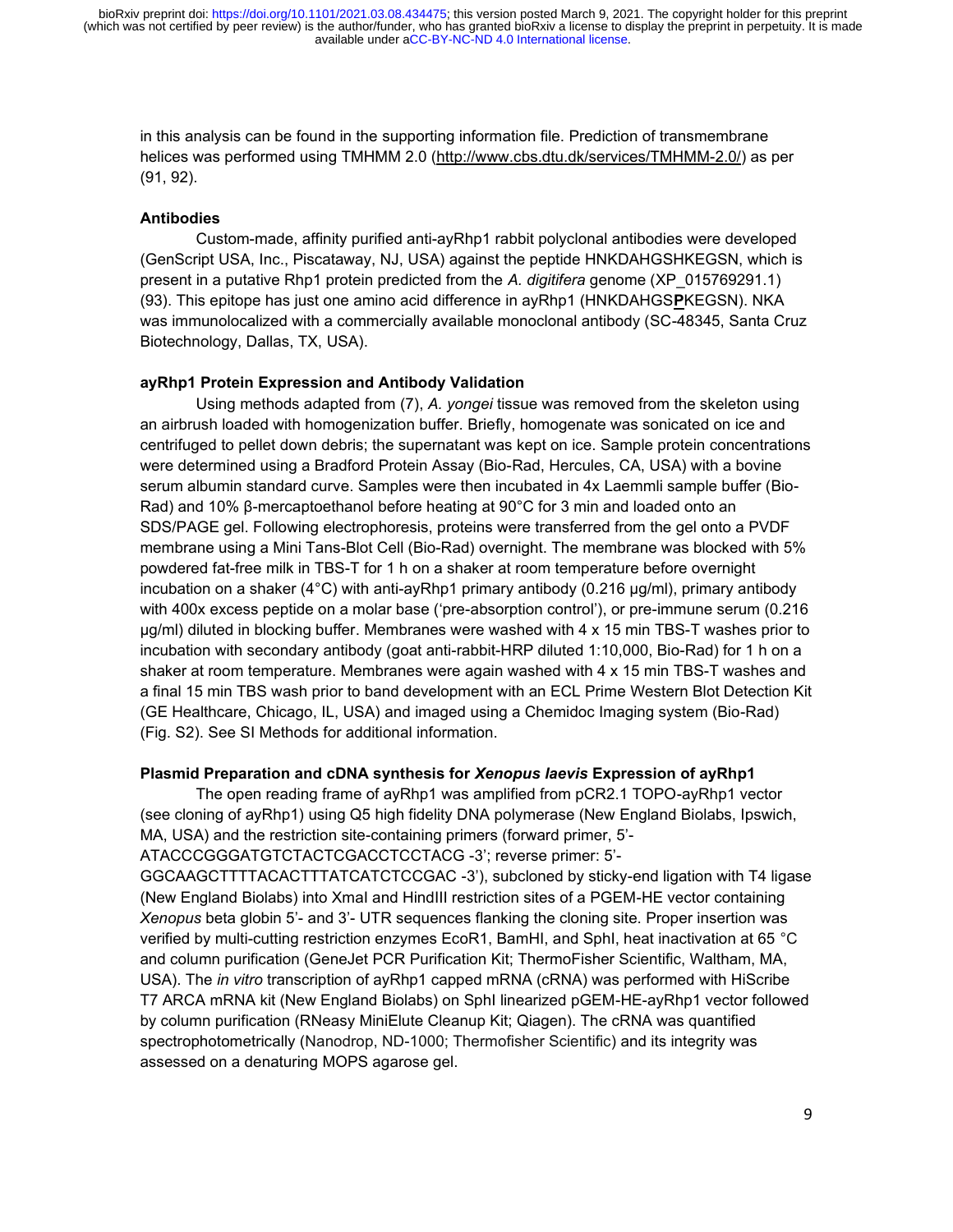## **Oocyte Microinjection**

Stage VI-V oocytes were collected from mature female *Xenopus laevis* (94). Briefly, the frogs were euthanized via decapitation, and the ovary was dissected and placed in  $Ca<sup>2+</sup>$ -free oocyte ringer (OR2) solution (in mM: 82.5 NaCl, 2.5 KCl, 1 MgCl<sub>2</sub>, 1 Na<sub>2</sub>HPO<sub>4</sub>, 5 HEPES, pH 7.5) containing 1 mg ml-1 collagenase type VI (ThermoFisher Scientific). After incubation under gentle agitation for 90 min at room temperature, collagenase activity was terminated by rinsing the oocytes three times in OR2 containing 1 mM CaCl2. Oocytes were then manually sorted, rinsed, and allowed to recover in OR2 sterilized using vacuum bottle-top filters (EMD MilliporeTM SteritopTM), overnight at 16 °C (Fisherbrand Mini Refrigerated Incubator). Oocytes were injected with 18.4 ng of ayRhp1 cRNA (36.8 nL with 0.5 ng nl-1 ) (ayRhp1) or equivalent volume of nuclease-free water (control) using a Nanoject II or III auto-nanoliter injector (Drummond Scientific, Broomall, PA, USA). Experiments were conducted three days post-injection; during this time the oocytes were stored in OR2 supplemented with 2.5 mM sodium pyruvate, 1 mg m $l^{-1}$ penicillin-streptomycin and 50 μg ml<sup>−</sup><sup>1</sup> gentamicin. Oocytes that died during experiments were discounted from analyses. All procedures followed the Guidelines of the Canadian Council on Animal Care and were approved by the University of Manitoba Animal Research Ethics Board.

## **Oocyte Tamm Uptake Rates**

Groups of 24 oocytes were placed in 15 mL tubes and incubated for 1 h at room temperature in OR2 solutions with: (a) 0 mM NH4Cl, pH 7.5; (b) 1 mM NH4Cl, pH 6.5; (c) 1 mM NH4Cl, pH 7.5, (d) 1 mM NH4Cl, pH 8.5; or (e) 10 mM NH4Cl, pH 7.5. Osmolarity was maintained by substituting NaCl with NH4Cl and pH was adjusted by adding NaOH or HCl. Following incubation, oocytes were washed in ice cold OR2 to remove excess NH4Cl and placed in groups of three oocytes in 27  $\mu$ L 6% perchloric acid to deproteinize samples (95). After pH neutralization with 3 M KOH, samples were diluted 1:10-1:40 with MilliQ water and Tamm was measured using a hypochlorite-salicylate-nitroprusside based assay (96). Tamm uptake rate was calculated according to the formula

> Tamm uptake rate  $= \frac{[Tamm]_{t=1h} - [Tamm]_{t=0h} }{1 + 1 + 1 + 1 + 1}$  $1 \mu$  × 60 min

, where  $\text{Tamm}_{t=1h}$  is the Tamm measured in oocytes after incubation in OR2 b-e for 1h,  $\text{Tramm}_{\text{t}=0h}$  is Tamm measured in oocytes in OR2 a prior to the start of the incubations, 1 $\mu$  is the average oocyte volume, and 60 min was used to calculate rates on a per minute basis. The average Tamm uptake rate of control oocytes (water injected) were subtracted from that of ayRhp1 oocytes prior to statistical analysis (Fig. S4). Tamm uptake kinetics were calculated using a non-linear regression to fit the Michaelis-Menten equation.

## **Immunolabeling of ayRhp1 in Tissue Sections and Isolated Cells**

Following (97), *A. yongei* nubbins and were fixed and decalcified for immunohistochemistry. Using methods adapted from (51, 97), isolated *A. yongei* cells were prepared for immunohistochemistry by submerging a nubbin in 0.2 μm filtered seawater and brushed with a toothbrush. Cells were collected via centrifugation and fixed. Fixative was removed via centrifugation and cells were resuspended in S22 buffer before plating on glass slides and immunolabeling.

Tissue sections and isolated cells were blocked for 1 h at room temperature in blocking buffer (4 ml PBS-TX, 80 µl normal goat serum, 0.8 µl keyhole limpet hemocyanin solution), followed by overnight incubation (4°C) with anti-ayRhp1 antibodies (2.16 μg/ml), anti-ayRhp1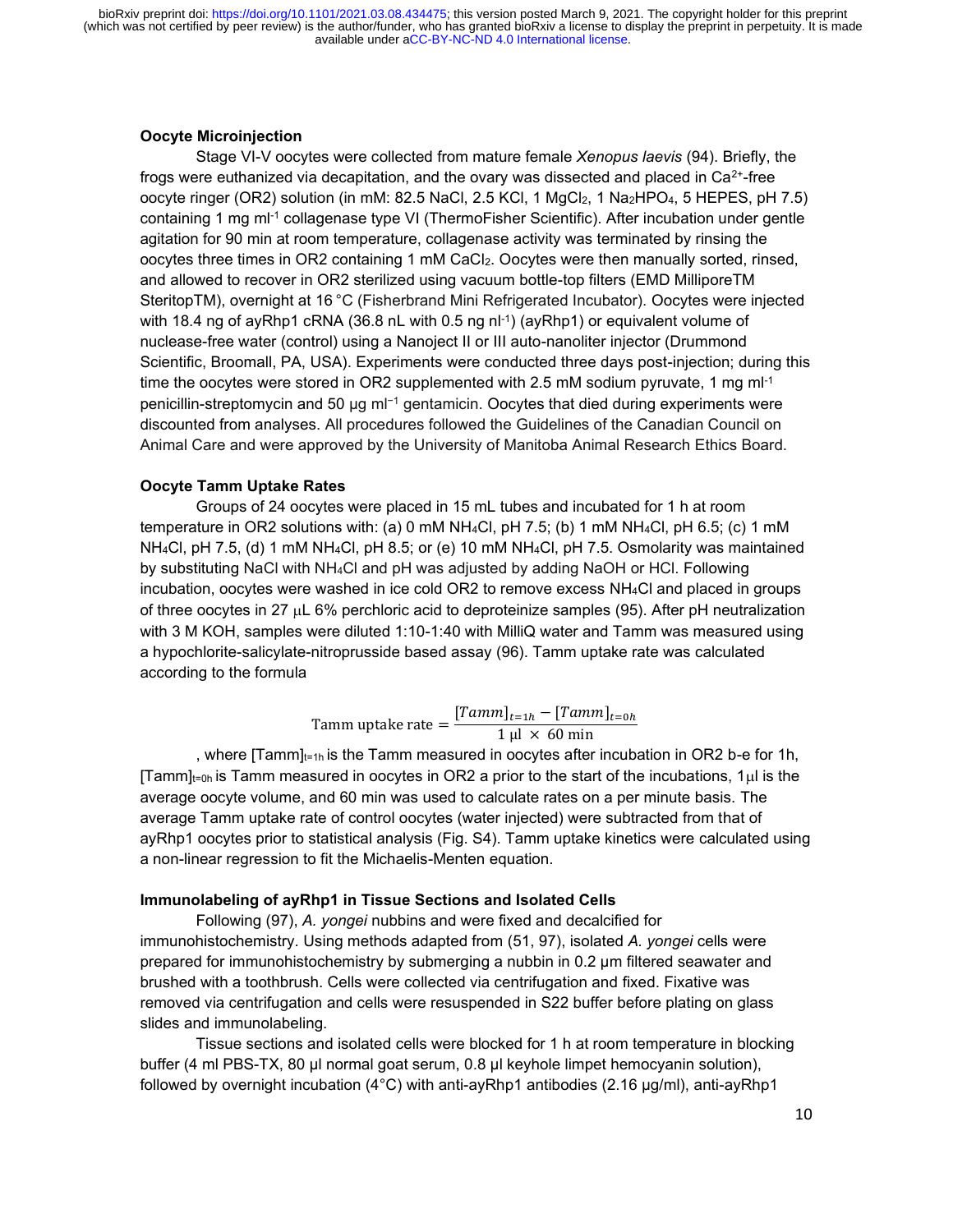antibodies pre-absorbed with excess peptide (8.64 μg/ml) or pre-immune serum (2.16 μg/ml) (all in blocking buffer) (Fig. S3). Slides were washed in PBS-TX to remove unbound anti-ayRhp1 antibodies (3 x 5 min). Secondary antibodies (goat anti-rabbit-Alexa Fluor555, 4 μg/ml in blocking buffer; Invitrogen) were then added for 1 h at room temperature followed by DAPI DNA Stain (1 μg/ml; Invitrogen) for 5 min at room temperature. Slides were again washed PBS-TX to remove unbound secondary antibody  $(3 \times 5 \text{ min})$  and samples were imaged using a fluorescence microscope (Zeiss AxioObserver, Carl Zeiss AG, Oberkochen, Germany).

## **Assessment of ayRhp1 Subcellular Localization over Day-Night Cycles**

Cell isolations were prepared from coral nubbins randomly selected from three separate tanks. Nubbins were sampled 30 min before and after sunrise and sunset (07:30, 08:30, 17:30, 18:30 h) as well as halfway between lighting condition changes (13:00, 23:00 h). Samples taken during the day were continually illuminated during cell isolation and fixation while those taken during the night were kept in the dark. At each timepoint, cells were immonostained for ayRhp1 and imaged as described above. Starting from the upper-right corner of the field of view, the first 50 intact alga-hosting *A. yongei* cells displaying ayRhp1 signal were counted and classified into one of three subcellular localization patterns: "predominantly symbiosome localization" (the ayRhp1 signal formed a distinct and continuous ring in between the nuclei from the coral host cell and the algae), "predominantly cytosolic localization" (the ayRhp1 signal was diffuse throughout the coral host cell cytoplasm), and "mixed" (the ayRhp1 signal displayed a similar proportion of symbiosome and cytosolic localization). Cells were counted and classified in a double-blind manner: slides were named with random identifiers by an independent person before being observed on the microscope by another person. Classification was conducted during observation through the microscope eyepiece, as this allowed a better determination of ayRhp1 subcellular localization by rapid and repetitive adjustments to the fine focus and alternation between the Alexa Fluor555 and DAPI channels. Cells from three separate branches were classified at each timepoint, resulting in a total of 150 cells per timepoint and 900 cells in total. Timepoints were matched with random slide names only once all 900 cells were classified. To capture representative images of the two subcellular localization patterns, tissues labeled with ayRhp1 and NKA primary antibodies were observed on a super resolution confocal fluorescence microscope (Zeiss LSM 900 with Airyscan, Carl Zeiss AG) using goat anti-rabbit-Alexa Fluor488 and goat anti-mouse-Alexa Fluor568 secondary antibodies (4 μg/ml in blocking buffer; Invitrogen) and DAPI (1 μg/ml; Invitrogen). 3D reconstructions of z-stacks were generated using Imaris 9.0 (Bitplane, Zurich, Switzerland).

## **Statistical Analysis**

All statistical tests were run in GraphPad Prism 7 (San Diego, CA, USA). Ammonia flux and ayRhp1 localization data were tested for normality and homogeneity of variance using D'Agostino & Pearson or Shapiro-Wilk normality tests and Brown-Forsythe tests. Tamm uptake data were analyzed using one-way ANOVA with Tukey's multiple comparisons. Data from ayRhp1 localization in isolated cells was analyzed using 2-way repeated measures ANOVA followed by Dunnett post-test using the data from 13:00h as control. Alpha was set at 0.05 for all statistical tests.

## **Acknowledgments and Funding Sources**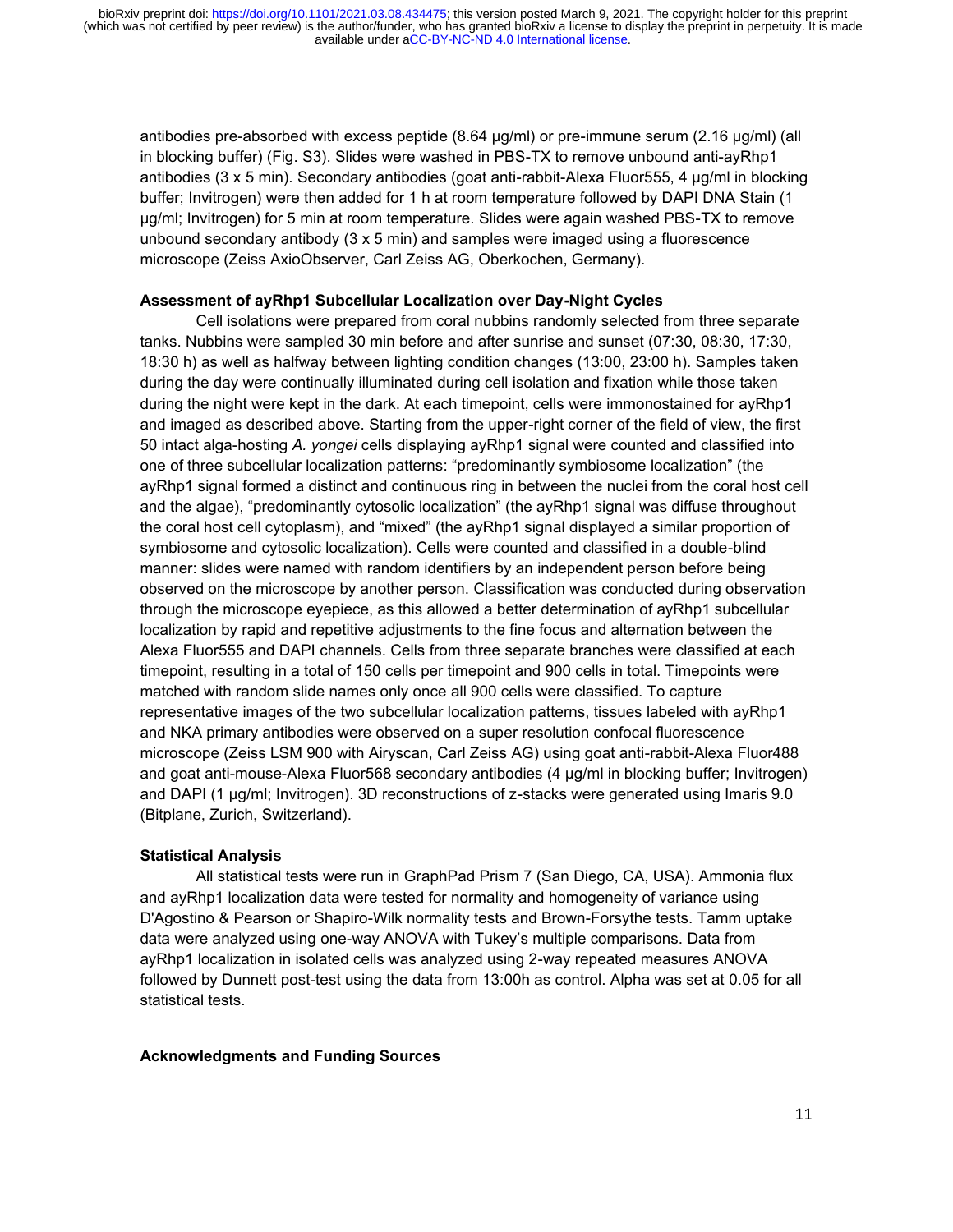We thank Michael Romero (Mayo Clinic) for his kind gift of *Xenopus* expression vector, Mikayla Ortega, Samantha Nöel, Amalia Serna, Cameron Hassabi, and Phil Zerofski (Scripps Institution of Oceanography) for their help in maintaining coral cultures, and Mikayla Nash (University of Manitoba) for support with oocyte sorting and maintenance. This work was partially supported by National Science Foundation (NSF) EF #1220641 to MT, NSF Graduate Research (GRFP 2019271478) and SIO Doctoral Scholar Fellowships to ABT, Natural Sciences and Engineering Research Council of Canada (NSERC) Postgraduate Doctoral Scholarship-Doctoral to ARQR, University of Manitoba Graduate Fellowship to HZ, and NSERC Discovery grant (RGPIN/5013‐2018) to DW.

## **References**

- 1. J. Vernon, *Corals in Space and Time: The Biogeography and Evolution of the Scleractinia* (Cornell University Press, 1995).
- 2. L. Muscatine, L. R. McCloskey, R. E. Marian, Estimating the daily contribution of carbon from zooxanthellae to coral animal respiration. *Limnol. Oceanogr.* **26**, 601–611 (1981).
- 3. Y. Tanaka, A. Suzuki, K. Sakai, The stoichiometry of coral-dinoflagellate symbiosis: carbon and nitrogen cycles are balanced in the recycling and double translocation system. *ISME J.* **12**, 860–868 (2018).
- 4. B. L. Tang, Thoughts on a very acidic symbiosome. *Front. Microbiol.* **6**, 4–7 (2015).
- 5. T. C. Hohman, P. L. McNeil, L. Muscatine, Phagosome-lysosome fusion inhibited by algal symbionts of hydra Viridis. *J. Cell Biol.* (1982) https:/doi.org/10.1083/jcb.94.1.56.
- 6. M. C. Hong, Y. Sen Huang, W. W. Lin, L. S. Fang, M. C. Chen, ApRab3, a biosynthetic Rab protein, accumulates on the maturing phagosomes and symbiosomes in the tropical sea anemone, *Aiptasia pulchella*. *Comp. Biochem. Physiol. - B Biochem. Mol. Biol.* (2009) https:/doi.org/10.1016/j.cbpb.2008.12.005.
- 7. K. L. Barott, A. A. Venn, S. O. Perez, S. Tambutté, M. Tresguerres, Coral host cells acidify symbiotic algal microenvironment to promote photosynthesis. *Proc. Natl. Acad. Sci. U. S. A.* **112**, 607–612 (2015).
- 8. M. Tresguerres, *et al.*, Evolutionary links between intra- and extracellular acid-base regulation in fish and other aquatic animals. *J. Exp. Zool. Part A Ecol. Integr. Physiol.*, 1– 17 (2020).
- 9. O. Rahav, Z. Dubinsky, Archituv Y, P. G. Falkowski, Ammonium metabolism in the zooxanthellate coral, *Stylophora pistillata*. *Proc R Soc B* **337**, 325–337 (1989).
- 10. P. A. Wright, Nitrogen excretion: three end products, many physiological roles. *J. Exp. Biol.* **198**, 273–81 (1995).
- 11. A. M. Szmant, L. M. Ferrer, L. M. FitzGerald, Nitrogen excretion and O:N ratios in reef corals: Evidence for conservation of nitrogen. *Mar. Biol.* **104**, 119–127 (1990).
- 12. R. E. Summons, C. B. Osmond, Nitrogen assimilation in the symbiotic marine *alga Gymnodinium microadriaticum*: direct analysis of 15N incorporation by gc-ms methods. *Phytochemistry* (1981) https:/doi.org/10.1016/0031-9422(81)85136-9.
- 13. G. Cui, *et al.*, *Host-dependent nitrogen recycling as a mechanism of symbiont control in Aiptasia* (2019).
- 14. C. Kopp, *et al.*, Highly Dynamic Cellular-Level Response of Symbiotic Coral to a Sudden Increase in Environmental Nitrogen. *MBio* **4**, 1–9 (2013).
- 15. C. D'Elia, S. Domotor, K. Webb, Nutrient uptake kinetics of freshly isolated zooxanthellae\*. *Mar. Biol.* **167**, 157–167 (1983).
- 16. M. Pernice, *et al.*, A single-cell view of ammonium assimilation in coral-dinoflagellate symbiosis. *Isme J* **6**, 1314–1324 (2012).
- 17. T. A. V. Rees, Are symbiotic algae nutrient deficient? *Proc. R. Soc. B Biol. Sci.* **243**, 227– 233 (1991).
- 18. T. Krueger, *et al.*, Intracellular competition for nitrogen controls dinoflagellate population density in corals. *Proceedings. Biol. Sci.* **287**, 20200049 (2020).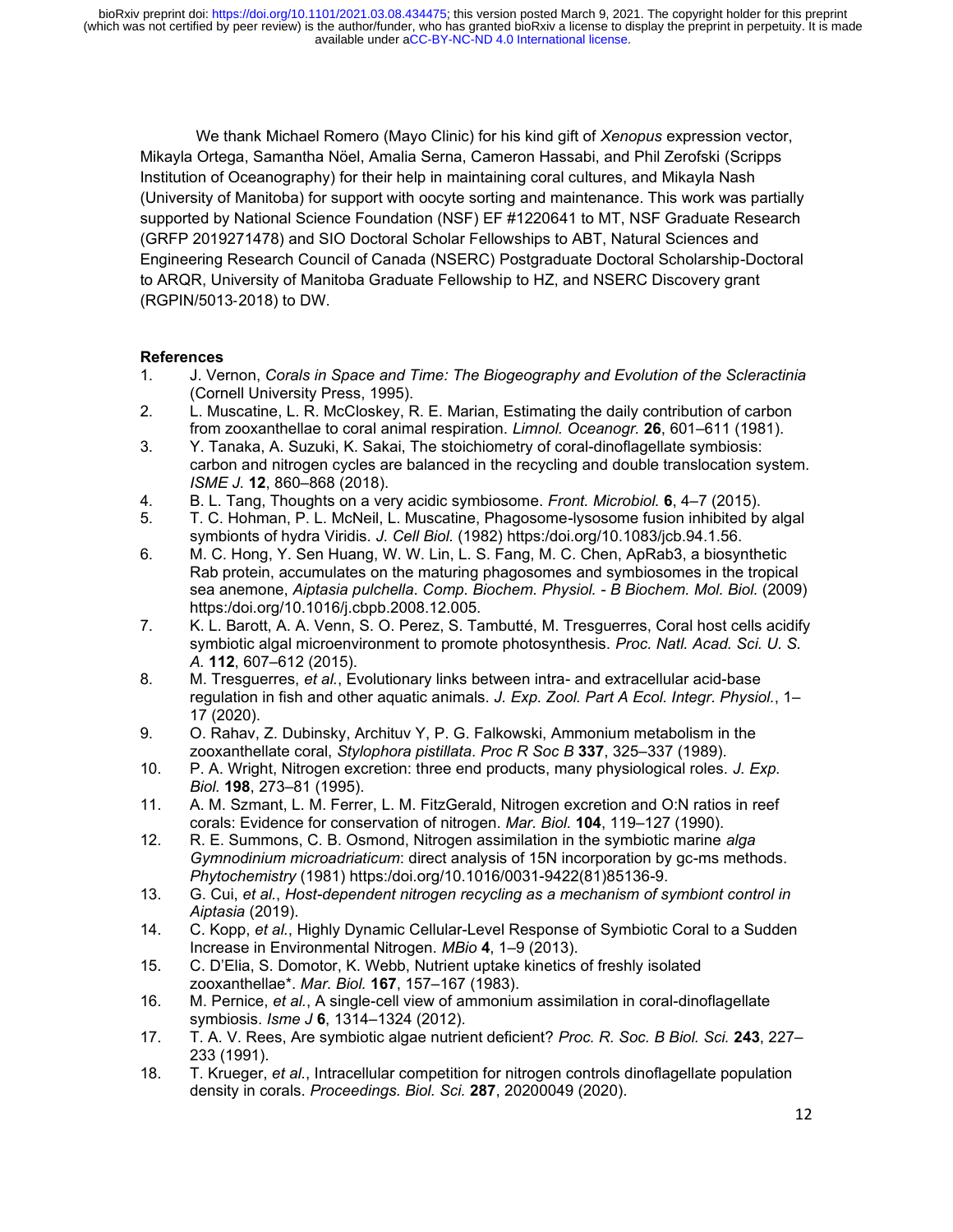- 19. K. L. Barott, M. E. Barron, M. Tresguerres, Identification of a molecular pH sensor in coral. *Proc. R. Soc. B* **284**, 20171769 (2017).
- 20. I. D. Weiner, J. W. Verlander, Ammonia transporters and their role in acid-base balance. *Physiol. Rev.* **97**, 465–494 (2017).
- 21. I. S. Wallace, W.-G. Choi, D. M. Roberts, The structure, function and regulation of the nodulin 26-like intrinsic protein family of plant aquaglyceroporins. *Biochim. Biophys. Acta - Biomembr.* **1758**, 1165–1175 (2006).
- 22. C. M. Niemietz, S. D. Tyerman, Channel-mediated permeation of ammonia gas through the peribacteroid membrane of soybean nodules. *FEBS Lett.* **465**, 110–114 (2000).
- 23. T. Caner, *et al.*, Mechanisms of ammonia and ammonium transport by rhesus-associated glycoproteins. *Am. J. Physiol. - Cell Physiol.* **309**, C747–C758 (2015).
- 24. S. Bourgeois, *et al.*, Haploinsufficiency of the ammonia transporter Rhcg predisposes to Chronic Acidosis: Rhcg is critical for apical and basolateral ammonia transport in the mouse collecting duct. *J. Biol. Chem.* (2013) https:/doi.org/10.1074/jbc.M112.441782.
- 25. R. R. Geyer, M. D. Parker, A. M. Toye, W. F. Boron, R. Musa-Aziz, Relative CO2/NH<sup>3</sup> permeabilities of human RhAG, RhBG and RhCG. *J. Membr. Biol.* **246**, 915–926 (2013).
- 26. F. Gruswitz, *et al.*, Function of human Rh based on structure of RhCG at 2.1 A. *Proc. Natl. Acad. Sci.* **107**, 9638–9643 (2010).
- 27. S. Baday, E. A. Orabi, S. Wang, G. Lamoureux, S. Bernèche, Mechanism of NH<sub>4</sub>+ Recruitment and NH<sup>3</sup> Transport in Rh Proteins. *Structure* **23**, 1550–1557 (2015).
- 28. E. M. Lehnert, *et al.*, Extensive differences in gene expression between symbiotic and aposymbiotic cnidarians. *G3-Genes|Genomes|Genetics* **4**, 277–295 (2014).
- 29. Y. Ishii, *et al.*, Global shifts in gene expression profiles accompanied with environmental changes in cnidarian-dinoflagellate endosymbiosis. *G3 Genes, Genomes, Genet.* **9**, 2337–2347 (2019).
- 30. M. Hu, X. Zheng, C.-M. Fan, Y. Zheng, Lineage dynamics of the endosymbiotic cell type in the soft coral *Xenia*. *Nature* **582**, 534–538 (2020).
- 31. D. Weihrauch, M. O'Donnell, *Acid-Base Balance and Nitrogen Excretion in Invertebrates*, D. Weihrauch, M. O'Donnell, Eds. (Springer International Publishing, 2017) https:/doi.org/10.1007/978-3-319-39617-0.
- 32. M. Benghezal, D. Gotthardt, S. Cornillon, P. Cosson, Localization of the Rh50-like protein to the contractile vacuole in *Dictyostelium*. *Immunogenetics* **52**, 284–288 (2001).
- 33. K. H. Han, *et al.*, Expression of the gas-transporting proteins, Rh B glycoprotein and Rh C glycoprotein, in the murine lung. *Am. J. Physiol. - Lung Cell. Mol. Physiol.* **297**, 153–163 (2009).
- 34. M. Nawata, C. M. Wood, M. J. O'Donnell, Functional characterization of Rhesus glycoproteins from an ammoniotelic teleost, the rainbow trout, using oocyte expression and SIET analysis. *J. Exp. Biol.* **213**, 1049–1059 (2010).
- 35. J. S. Stamler, M. J. Telen, "Functions of Blood Group Antigens" in *Molecular Hematology*, (Wiley-Blackwell, 2010), pp. 276–286.
- 36. C. Le Van Kim, Y. Colin, J.-P. Cartron, Rh proteins: Key structural and functional components of the red cell membrane. *Blood Rev.* **20**, 93–110 (2006).
- 37. X.-D. Li, D. Lupo, L. Zheng, F. Winkler, Structural and functional insights into the AmtB/Mep/Rh protein family. *Transfus. Clin. Biol.* **13**, 65–69 (2006).
- 38. J. Stolarski, *et al.*, The ancient evolutionary origins of Scleractinia revealed by azooxanthellate corals. *BMC Evol. Biol.* **11**, 316 (2011).
- 39. A. M. Marini, M. Boeckstaens, F. Benjelloun, B. Chérif-Zahar, B. André, Structural involvement in substrate recognition of an essential aspartate residue conserved in Mep/Amt and Rh-type ammonium transporters. *Curr. Genet.* **49**, 364–374 (2006).
- 40. J. Thomsen, *et al.*, Ammonia excretion in mytilid mussels is facilitated by ciliary beating. *J. Exp. Biol.* **219**, 2300–2310 (2016).
- 41. P. A. Wright, C. M. Wood, A new paradigm for ammonia excretion in aquatic animals: role of Rhesus (Rh) glycoproteins. *J. Exp. Biol.* **212**, 2303–2312 (2009).
- 42. D. Thiel, *et al.*, Ammonia excretion in the marine polychaete Eurythoe complanata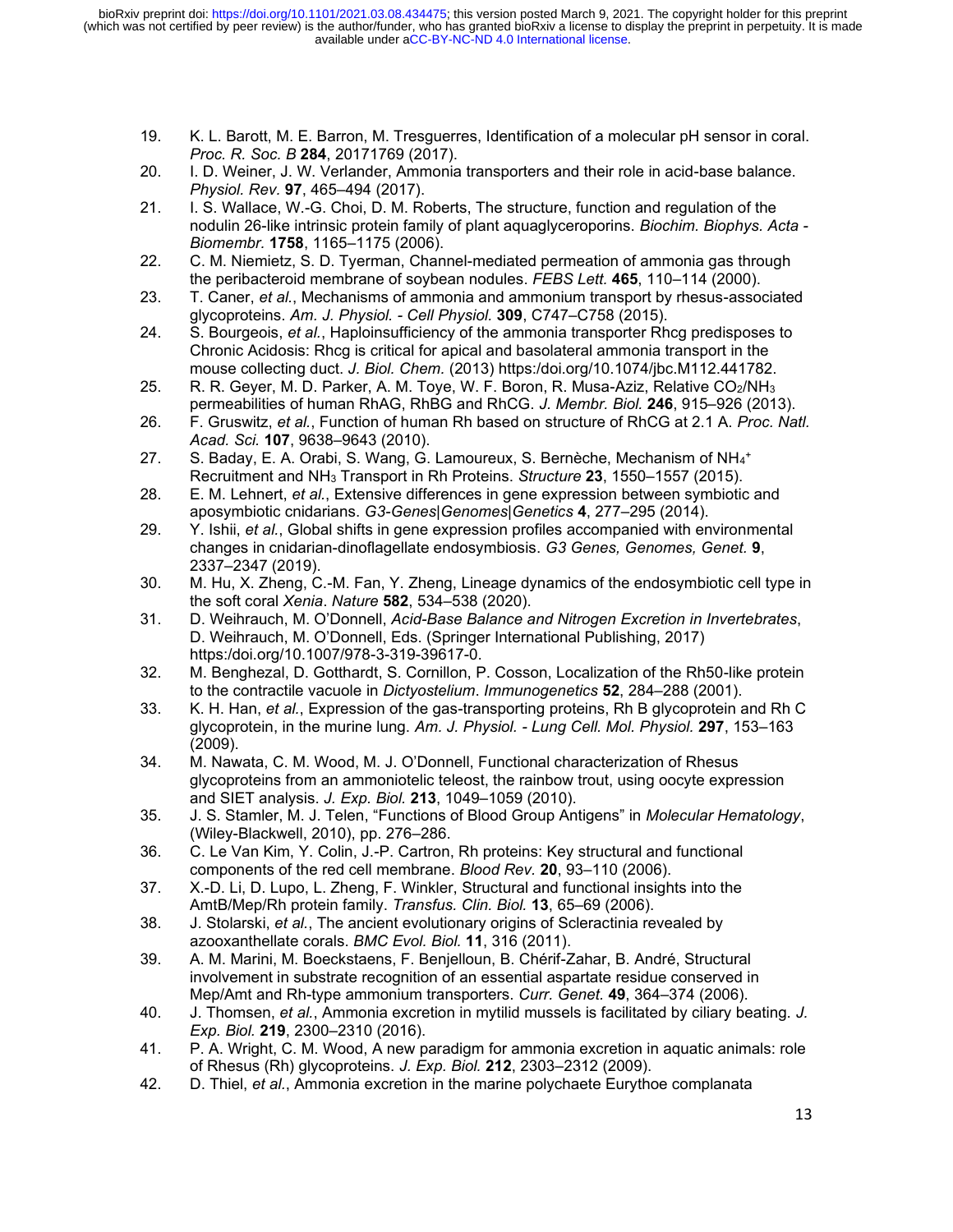(Annelida). *J. Exp. Biol.* (2017) https:/doi.org/10.1242/jeb.145615.

- 43. K. A. Lema, B. L. Willis, D. G. Bourneb, Corals form characteristic associations with symbiotic nitrogen-fixing bacteria. *Appl. Environ. Microbiol.* **78**, 3136–3144 (2012).
- 44. J. G. Tidball, Fine structural aspects of anthozoan desmocyte development (Phylum Cnidaria). *Tissue Cell* **14**, 85–96 (1982).
- 45. L. Muscatine, E. Tambutte, D. Allemand, Morphology of coral desmocytes, cells that anchor the calicoblastic epithelium to the skeleton. *Coral Reefs* **16**, 205–213 (1997).
- 46. W. M. Goldberg, Desmocytes in the calicoblastic epithelium of the stony coral *Mycetophyllia reesi* and their attachment to the skeleton. *Tissue Cell* **33**, 388–394 (2001).
- 47. E. Tambutte, *et al.*, Observations of the tissue-skeleton interface in the scleractinian coral *Stylophora pistillata*. *Coral Reefs* **26**, 517–529 (2007).
- 48. J. W. CAMPBELL, K. V. SPEEG, Ammonia and Biological Deposition of Calcium Carbonate. *Nature* **224**, 725–726 (1969).
- 49. R. A. Loest, Ammonia-Forming Enzymes and Calcium-Carbonate Deposition in Terrestrial Pulmonates. *Physiol. Zool.* **52**, 470–483 (1979).
- 50. C. J. Crossland, D. J. Barnes, The role of metabolic nitrogen in coral calcification. *Mar. Biol.* **28**, 325–332 (1974).
- 51. A. A. Venn, *et al.*, Imaging intracellular pH in a reef coral and symbiotic anemone. *Proc. Natl. Acad. Sci. U. S. A.* **106**, 16574–9 (2009).
- 52. J. H. Kaplan, Biochemistry of Na,K-ATPase. *Annu. Rev. Biochem.* **71**, 511–535 (2002).
- 53. M. Y. Hu, *et al.*, Branchial NH<sub>4</sub>+-dependent acid-base transport mechanisms and energy metabolism of squid (*Sepioteuthis lessoniana*) affected by seawater acidification. *Front. Zool.* (2014) https:/doi.org/10.1186/s12983-014-0055-z.
- 54. D. T. J. Littlewood, R. E. Young, The effect of air-gaping behaviour on extrapallial fluid pH in the tropical oyster *Crassostrea rhizophorae*. *Comp. Biochem. Physiol. -- Part A Physiol.* (1994) https:/doi.org/10.1016/0300-9629(94)90264-X.
- 55. R. Grover, J.-F. Maguer, S. Reynaud-vaganay, C. Ferrier-Pagès, Uptake of ammonium by the scleractinian coral Stylophora pistillata: Effect of feeding, light, and ammonium concentrations. *Limnol. Oceanogr.* **47**, 782–790 (2002).
- 56. E. Beraud, F. Gevaert, C. Rottier, C. Ferrier-Pages, The response of the scleractinian coral Turbinaria reniformis to thermal stress depends on the nitrogen status of the coral holobiont. *J. Exp. Biol.* **216**, 2665–2674 (2013).
- 57. N. Rosic, *et al.*, Early transcriptional changes in the reef-building coral Acropora aspera in response to thermal and nutrient stress. *BMC Genomics* **15**, 1052 (2014).
- 58. S. K. Davy, D. Allemand, V. M. Weis, Cell biology of cnidarian-dinoflagellate symbiosis. *Microbiol. Mol. Biol. Rev.* **76**, 229–261 (2012).
- 59. S. Agostini, *et al.*, Biological and chemical characteristics of the coral gastric cavity. *Coral Reefs* **31**, 147–156 (2012).
- 60. P. Furla, I. Galgani, I. Durand, D. Allemand, Sources and mechanisms of inorganic carbon transport for coral calcification and photosynthesis. *J. Exp. Biol.* **203**, 3445–3457 (2000).
- 61. P. Furla, S. Bénazet-Tambutté, J. Jaubert, D. Allemand, Diffusional permeability of dissolved inorganic carbon through the isolated oral epithelial layers of the sea anemone, Anemonia viridis. *J. Exp. Mar. Bio. Ecol.* **221**, 71–88 (1998).
- 62. D. Yellowlees, T. A. V Rees, W. Leggat, Metabolic interactions between algal symbionts and invertebrate hosts. *Plant, Cell Environ.* **31**, 679–694 (2008).
- 63. C. A. Oakley, *et al.*, Symbiosis induces widespread changes in the proteome of the model cnidarian *Aiptasia*. *Cell. Microbiol.* **18**, 1009–1023 (2016).
- 64. D. Yellowlees, T. Rees, W. Fitt, Effect of Ammonium-supplemented Seawater on Glutamine Synthetase and Glutamate Dehydrogenase Activities in Host Tissue and Zooxanthellae of Pocillopora damicornis and on Ammonium Uptake Rates of the Zooxanthellae (1994).
- 65. J. Tang, *et al.*, Increased Ammonium Assimilation Activity in the Scleractinian Coral Pocillopora damicornis but Not Its Symbiont After Acute Heat Stress. *Front. Mar. Sci.* **7**, 1– 10 (2020).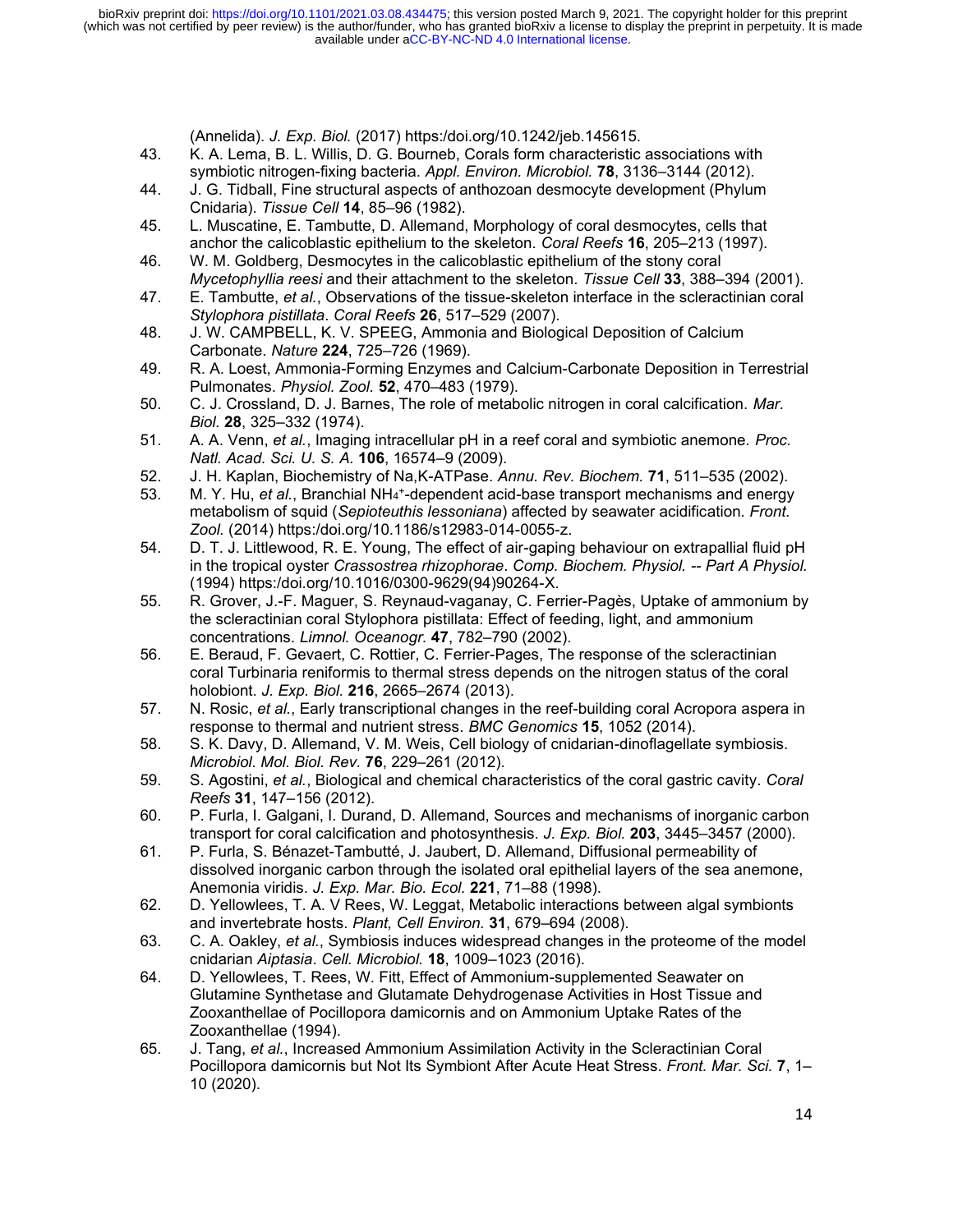- 66. O. Levy, *et al.*, Complex Diel Cycles of Gene Expression in Coral-Algal Symbiosis. *Science (80-. ).* **331**, 175–175 (2011).
- 67. L. B. Linsmayer, D. D. Deheyn, L. Tomanek, M. Tresguerres, Dynamic regulation of coral energy metabolism throughout the diel cycle. *Sci. Rep.* **10**, 19881 (2020).
- 68. K. L. Barott, *et al.*, High adenylyl cyclase activity and in vivo cAMP fluctuations in corals suggest central physiological role. *Sci. Rep.* **3** (2013).
- 69. M. Tresguerres, L. R. Levin, J. Buck, Intracellular cAMP signaling by soluble adenylyl cyclase. *Kidney Int.* **79**, 1277–1288 (2011).
- 70. M. Tresguerres, sAC from aquatic organisms as a model to study the evolution of acid/base sensing. *role soluble adenylyl cyclase Heal. Dis.* **1842**, 2629–2635 (2014).
- 71. K. R. Hallows, *et al.*, Regulation of Epithelial Na+ Transport by Soluble Adenylyl Cyclase in Kidney Collecting Duct Cells. *J. Biol. Chem.* **284**, 5774–5783 (2009).
- 72. J. Chen, L. R. Levin, J. Buck, Role of soluble adenylyl cyclase in the heart. *Am. J. Physiol. Circ. Physiol.* **302**, H538–H543 (2012).
- 73. I. D. Weiner, L. L. Hamm, Molecular Mechanisms of Renal Ammonia Transport. *Annu. Rev. Physiol.* **69**, 317–340 (2007).
- 74. H. Y. Kim, *et al.*, Basolateral expression of the ammonia transporter family member Rh C glycoprotein in the mouse kidney. *Am. J. Physiol. - Ren. Physiol.* (2009) https:/doi.org/10.1152/ajprenal.90637.2008.
- 75. R. M. Seshadri, *et al.*, Changes in subcellular distribution of the ammonia transporter, Rhcg, in response to chronic metabolic acidosis. *Am. J. Physiol. - Ren. Physiol.* (2006) https:/doi.org/10.1152/ajprenal.00459.2005.
- 76. B. Zhu, G. Wang, B. Huang, C. K. Tseng, Effects of temperature, hypoxia, ammonia and nitrate on the bleaching among three coral species. *Chinese Sci. Bull.* (2004) https:/doi.org/10.1360/04wc0195.
- 77. N. M. Kuntz, D. I. Kline, S. A. Sandin, F. Rohwer, Pathologies and mortality rates caused by organic carbon and nutrient stressors in three Caribbean coral species. *Mar. Ecol. Prog. Ser.* (2005) https:/doi.org/10.3354/meps294173.
- 78. A. Haas, M. Al-Zibdah, C. Wild, Effect of inorganic and organic nutrient addition on coralalgae assemblages from the Northern Red Sea. *J. Exp. Mar. Bio. Ecol.* (2009) https:/doi.org/10.1016/j.jembe.2009.09.005.
- 79. C. Schlöder, L. D'Croz, Responses of massive and branching coral species to the combined effects of water temperature and nitrate enrichment. *J. Exp. Mar. Bio. Ecol.* (2004) https:/doi.org/10.1016/j.jembe.2004.08.012.
- 80. S. A. Wooldridge, *et al.*, Safeguarding coastal coral communities on the central Great Barrier Reef (Australia) against climate change: Realizable local and global actions. *Clim. Change* **112**, 945–961 (2012).
- 81. P. A. Cleves, C. J. Krediet, E. M. Lehnert, M. Onishi, J. R. Pringle, Insights into coral bleaching under heat stress from analysis of gene expression in a sea anemone model system. *Proc. Natl. Acad. Sci. U. S. A.* **117**, 28906–28917 (2020).
- 82. P. A. Marshall, A. H. Baird, Bleaching of corals on the Great Barrier Reef: Differential susceptibilities among taxa. *Coral Reefs* (2000) https:/doi.org/10.1007/s003380000086.
- 83. T. Mass, J. L. Drake, J. M. Heddleston, P. G. Falkowski, Nanoscale Visualization of Biomineral Formation in Coral Proto-Polyps. *Curr. Biol.* **27**, 3191-3196.e3 (2017).
- 84. M. E. Barron, *et al.*, A vesicular Na+/Ca2+ exchanger in coral calcifying cells. *PLoS One* **13**, e0205367 (2018).
- 85. P. Ganot, *et al.*, Ubiquitous macropinocytosis in anthozoans. *Elife* **9**, 1–25 (2020).
- 86. A. A. Venn, *et al.*, Impact of seawater acidification on pH at the tissue-skeleton interface and calcification in reef corals. *Proc. Natl. Acad. Sci. U. S. A.* **110**, 1634–1639 (2013).
- 87. K. L. Barott, A. A. Venn, A. B. Thies, S. Tambutté, M. Tresguerres, Regulation of coral calcification by the acid-base sensing enzyme soluble adenylyl cyclase. *Biochem. Biophys. Res. Commun.* **525**, 576–580 (2020).
- 88. C.-H. Huang, J. Peng, Evolutionary conservation and diversification of Rh family genes and proteins. *Proc. Natl. Acad. Sci.* **102**, 15512–15517 (2005).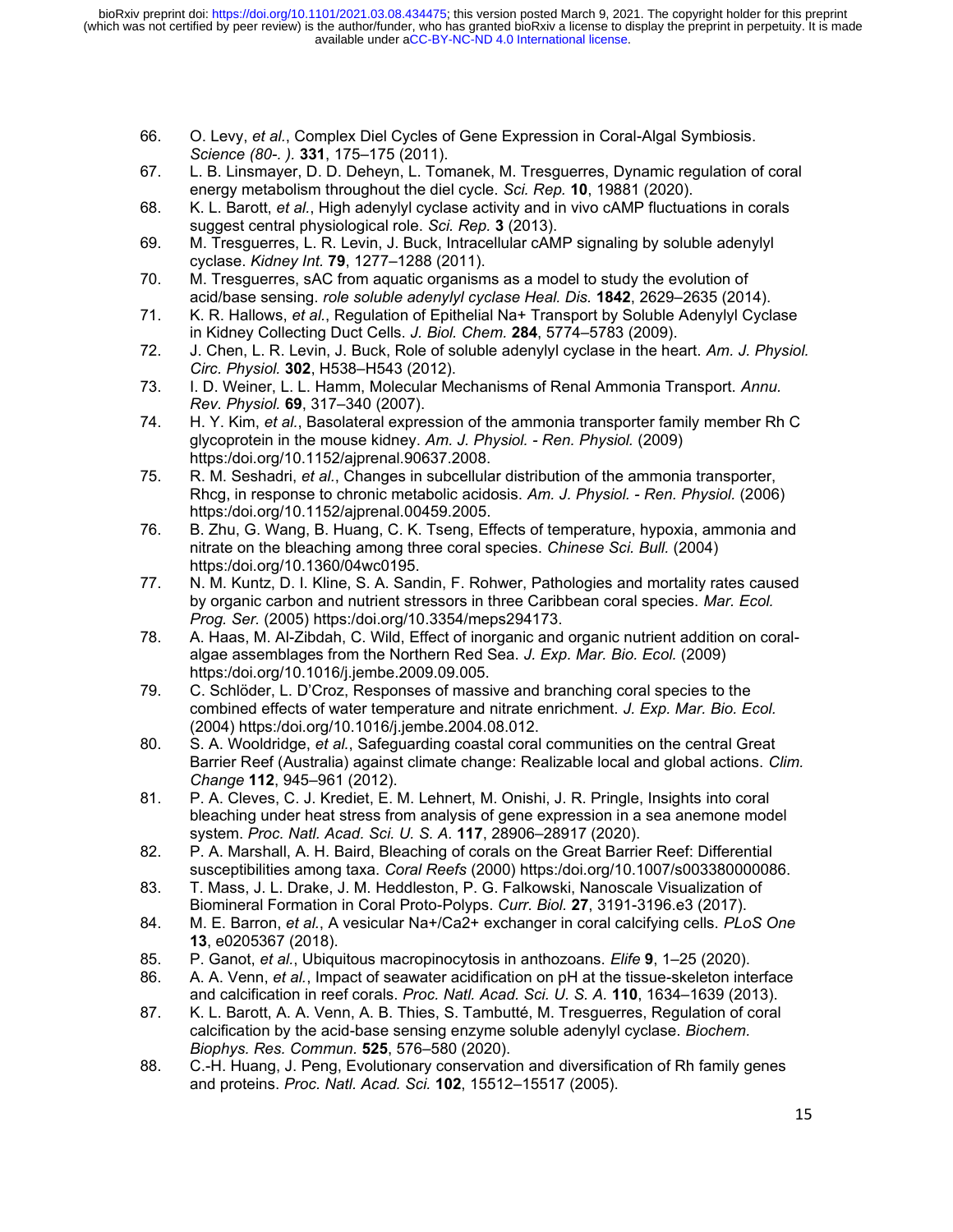- 89. R. C. Edgar, MUSCLE: A multiple sequence alignment method with reduced time and space complexity. *BMC Bioinformatics* **5** (2004).
- 90. A. Stamatakis, RAxML version 8: A tool for phylogenetic analysis and post-analysis of large phylogenies. *Bioinformatics* (2014) https:/doi.org/10.1093/bioinformatics/btu033.
- 91. E. L. Sonnhammer, G. von Heijne, A. Krogh, A hidden Markov model for predicting transmembrane helices in protein sequences. *Proc. Int. Conf. Intell. Syst. Mol. Biol.* (1998).
- 92. A. Krogh, B. Larsson, G. Von Heijne, E. L. L. Sonnhammer, Predicting transmembrane protein topology with a hidden Markov model: Application to complete genomes. *J. Mol. Biol.* **305**, 567–580 (2001).
- 93. C. Shinzato, *et al.*, Using the *Acropora digitifera* genome to understand coral responses to environmental change. *Nature* **476**, 320–323 (2011).
- 94. H. Soreq, S. Seidman, *Xenopus* oocyte microinjection: From gene to protein. *Methods Enzymol.* (1992) https:/doi.org/10.1016/0076-6879(92)07016-H.
- 95. C. M. Veauvy, P. J. Walsh, M. D. Mcdonald, Effect of elevated ammonia on tissue nitrogen metabolites in the ureotelic gulf toadfish (opsanus beta) and the ammoniotelic midshipman (porichthys notatus). *Physiol. Biochem. Zool.* **82**, 345–352 (2009).
- 96. A. J. Kempers, C. J. Kok, Re-examination of the determination of ammonium as the indophenol blue complex using salicylate. *Anal. Chim. Acta* **221**, 147–155 (1989).
- 97. K. Barott, M. Tresguerres, Immunolocalization of proteins in corals : the V-type H<sup>+</sup> -ATPase proton pump. *bio-protocol* **5**, 1–10 (2015).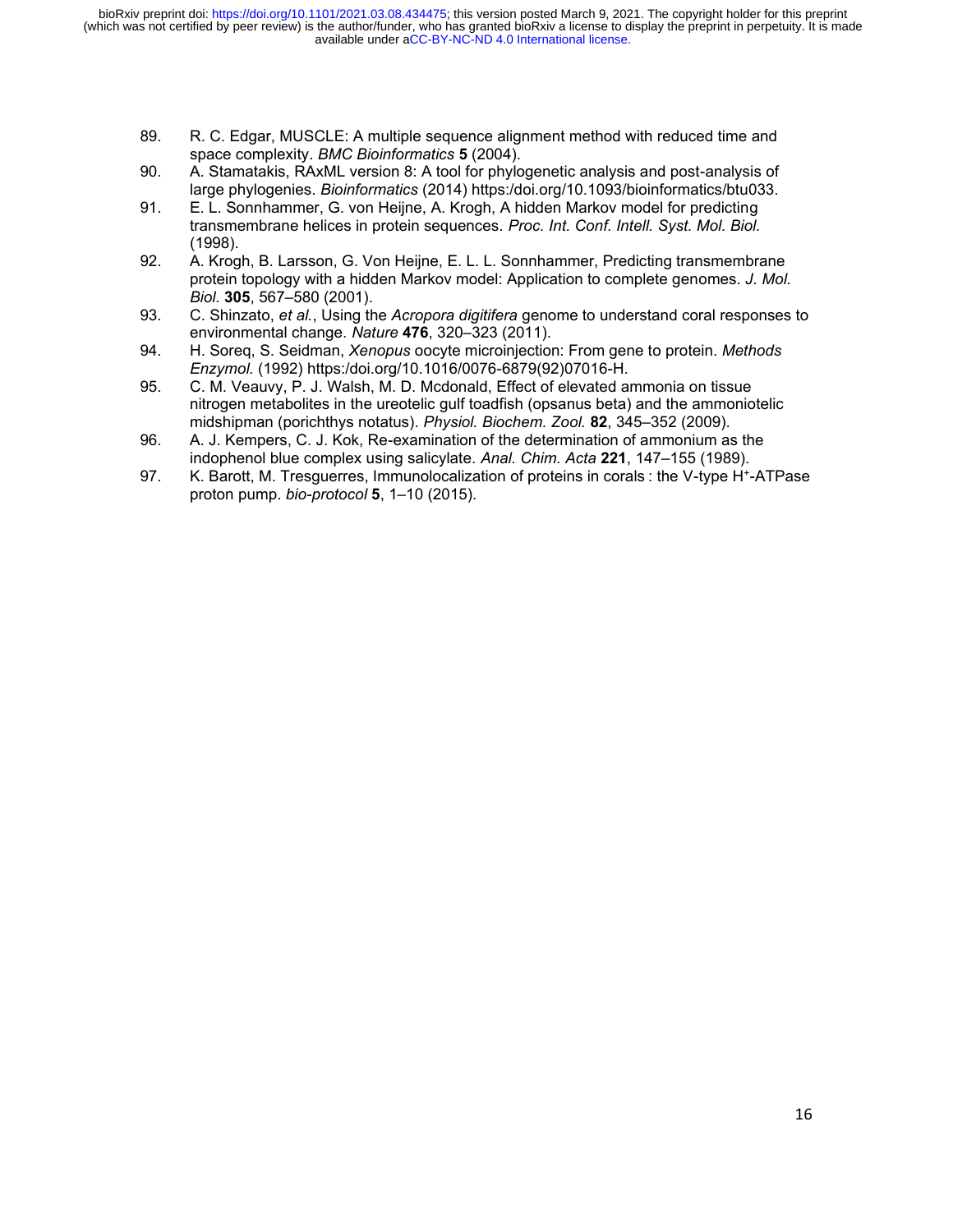**Figures**

|                  |     | TM1                                                                                                              |
|------------------|-----|------------------------------------------------------------------------------------------------------------------|
|                  |     | <b>WWWWWWW</b>                                                                                                   |
| RhCG H. sapiens  |     | *******************MAWNTNLRWRLPLTCLLLQVIMVILFGVFVRYDFEADAHWW                                                     |
| ayRhpl A. yongei |     | 1 MSTRPPTEVSPLVHKARSPLPTQQKMTFKFTLVALAFQLVLLILFGTITNYGKFS * * * * *                                              |
|                  |     | TM2<br>TM3                                                                                                       |
|                  |     | <b>MAAAAAAAAA</b>                                                                                                |
| RhCG H. sapiens  |     | 42 SERTHKNLSDMENEFYYRYPSFQDVHVMVFVGFGFLMTFLQRYGFSAVGFNFLLAAFGIQ                                                  |
| ayRhpl A.yongei  |     | 56 SPPGKNDTLKAENDIRLYYPMFODVHVMIYIGFGFLMTFLKKYGYGAVGYNFFIASLVTO                                                  |
|                  |     |                                                                                                                  |
|                  |     | TM <sub>5</sub><br>TM4                                                                                           |
| RhCG H. sapiens  |     | <b>WWWWWWW</b><br><b>VANAAN</b><br><b>WWWW</b><br>102 WALLMOGWFHFLQ DRYIVVGVENLINADFCVASVCVAFGAVLGKVSPIQLLIMTFFQ |
|                  |     |                                                                                                                  |
| ayRhp1 A.yongei  |     | 116 WGTIVSGCFNQLYSEGKKHIELSIQTLVTAEFAAATVLTTYGAVLGKVSRLQLLVIGILE                                                 |
|                  |     | TM6                                                                                                              |
|                  |     | <b>WWWW</b><br><u>WWWWW</u><br>W                                                                                 |
| RhCG H. sapiens  |     | 159 VTL <mark>F</mark> AVNEFILLNLLKVKDAGGSMTIHTFGAYFGLTVTRILYRRNLEQSKERONSVYQSD                                  |
| ayRhp1 A.yongei  |     | 176 VVFYAINELVAIEFLKFSDAGGSILIHTFGAYFGLALSRVLHNKDAHG • SPKEGSNYHSD                                               |
|                  |     | TM7<br>TM <sub>8</sub>                                                                                           |
|                  |     | <u>WWWWWWW</u><br><b>WWWWWWWWWW</b>                                                                              |
| RhCG H. sapiens  |     | 219 LFAMIGTLFLWMYWPSFNSALSYH.GDSQHRAAINTYCSLAACVLTSVAISSALHKK                                                    |
|                  |     | ayRhp1 A.yonqei 235 LFAMIGTVFLWMYWPSFNAALVAPDYVAQHRSVINTYFSLSAACVTTFAISPIFQRRAGK                                 |
|                  |     |                                                                                                                  |
|                  |     | <b>TM10</b><br>TM <sub>9</sub>                                                                                   |
| RhCG H. sapiens  |     | <b>WWW.WWW.ARTIAGGVAVGTAAEMMLMPYGALITGFVCGITSTLGEVYLTPFTESRLHT</b>                                               |
|                  |     |                                                                                                                  |
| ayRhp1 A. yongei |     | 295 WRLSMVHVONATLAGGVAIGTASNMSVSPWGALLIGCCAGGLSTVGYAYLTPFLTKYTKT                                                 |
|                  |     | <b>TM11</b>                                                                                                      |
|                  |     | <u>WWWWWWWW</u><br><b>VAAAAN</b>                                                                                 |
| RhCG H. sapiens  | 335 | QDTCGINNLHGIPGIIGGIVGAVTAASASLEVYGKEGLVHSFDFQGFNGDWTARTQGKFQ                                                     |
| ayRhpl A.yongei  | 355 | HDTCGVNNLHGMPGILGAIAGAIAAAHANVDKYGSEGLKSLFPAMV.GDGRTAKVQAGYQ                                                     |
|                  |     | <b>TM12</b>                                                                                                      |
|                  |     | <b>WWWWWWW</b>                                                                                                   |
| RhCG H. sapiens  |     | 395 IYGLLVTLAMALMGGIIVGLILRLPFWGQPSDENCFEDAVYWEMPEGNSTVYIPEDPTFK                                                 |
| ayRhp1 A.yongei  |     | 414 LAGLAVALGIAIIGGIITGFVVRWQIFDPPAREQMYDDEDFWEVPTEDDVEAPNAGSSLI                                                 |
|                  |     |                                                                                                                  |
| RhCG H. sapiens  |     | 455 PSGPSVPSVPMVSPLPMASSVPLVP                                                                                    |
|                  |     | avRhp1 A.vongei 474 VGDDKV                                                                                       |

**Figure 1:** Alignment of ayRhp1 with *Homo sapiens* RhCG (NP\_001307970.1). Conserved (blue) and mismatched (orange) hydrophobic channel-lining residues, conserved (green) and mismatched (magenta) cytosolic shunt residues, N-glycan site (black triangles), Phe-gate (red triangles), twin-Histidines (\*), and the highly-conserved aspartate residues (\$) as discussed in (26, 39) are marked. Gaps in sequences are denoted by black dots. The 12 transmembrane helices (TM), as predicted by TMHMM 2.0 (91, 92), for RhCG (26) and ayRhp1 are labeled with spirals.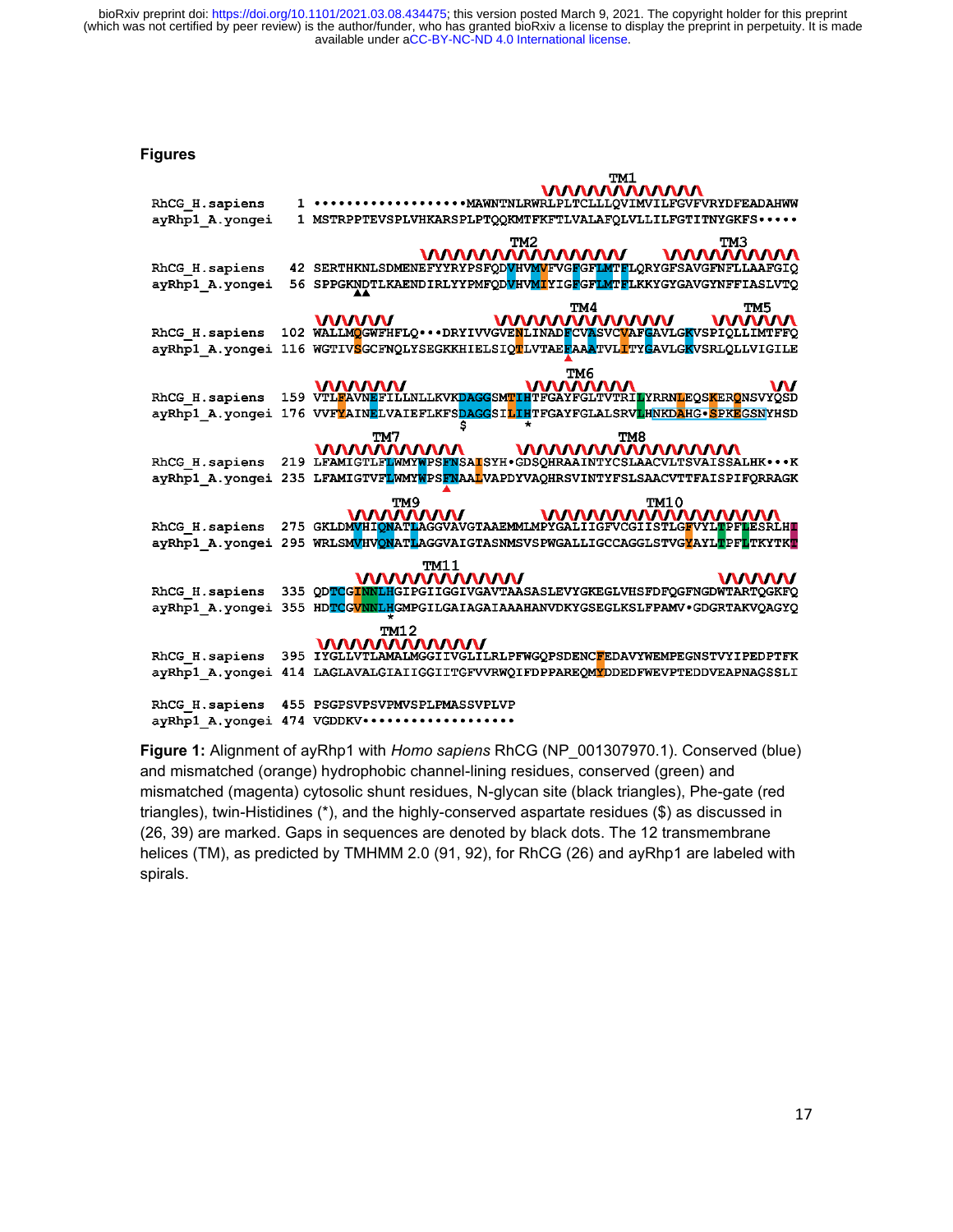

**Figure 2**: Functional characterization of ayRhp1. **(A)** Effect of [NH3] on total ammonium (Tamm) uptake rate in Xenopus oocytes expressing ayRhp1. Control Tamm uptake rates have been subtracted. Data shows mean  $\pm$  S.E.M. of 6-8 oocytes; the letters denote significant differences (one-way ANOVA followed by Tukey's multiple comparisons test; pH 6.5 vs. 7.5: p<0.0001, pH 7.5 vs. 8.5: p=0.0222, pH 6.5 vs. 8.5: p<0.0001). **(B)** Michaelis-Menten Tamm uptake kinetics calculated from the data shown in A (black dots to the left of the dotted line). Apparent J<sub>max</sub> and Km were 51.9 and 7.1 pmol Tamm min-1 , respectively. The red triangle indicates Tamm uptake rate obtained in a solution with 10 mM Tamm at pH 7.5 (175  $\mu$ M NH $_3$  and 9.825 mM NH $_4^{\ast}$ ) (i.e. similar [NH<sub>3</sub>] to the previous data point, but  $\sim$ 10-fold higher [NH<sub>4</sub>+]).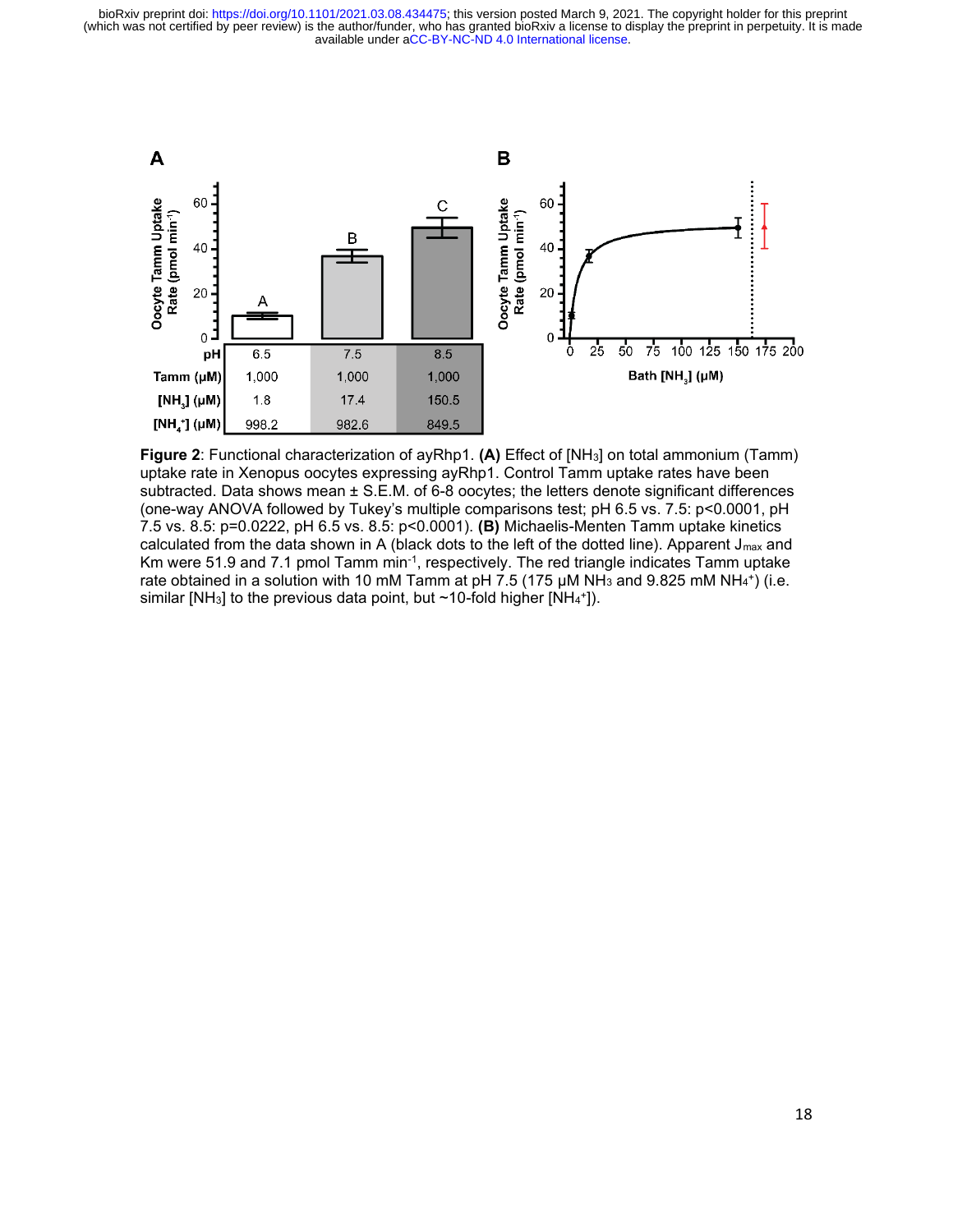

**Figure 3:** Immunolocalization of ayRhp1 in *A. yongei*. **(A)** Overview of *A. yongei* tissues; the boxes indicate regions of interest shown at higher magnification below, and the white arrowhead indicates ayRhp1-labeled calcifying cells. **(B1)** Apical membrane of columnar cells in the oral ectoderm. **(C1)** A desmocyte with intense signal in its apical region. **(D1)** Alga-containing gastrodermal cells. **(B2, C2, D2**) Corresponding brightfield differential interference contrast images; the white arrowheads mark corresponding locations in panels B, C, D. Nuclei are shown in blue, endogenous green fluorescent protein and chlorophyll are shown in green, and ayRhp1 immunofluorescence is shown in red. Red algal autofluorescence remains visible in panel B. sw: seawater, co: coelenteron, sk: skeleton. Scale bar = 20 µm.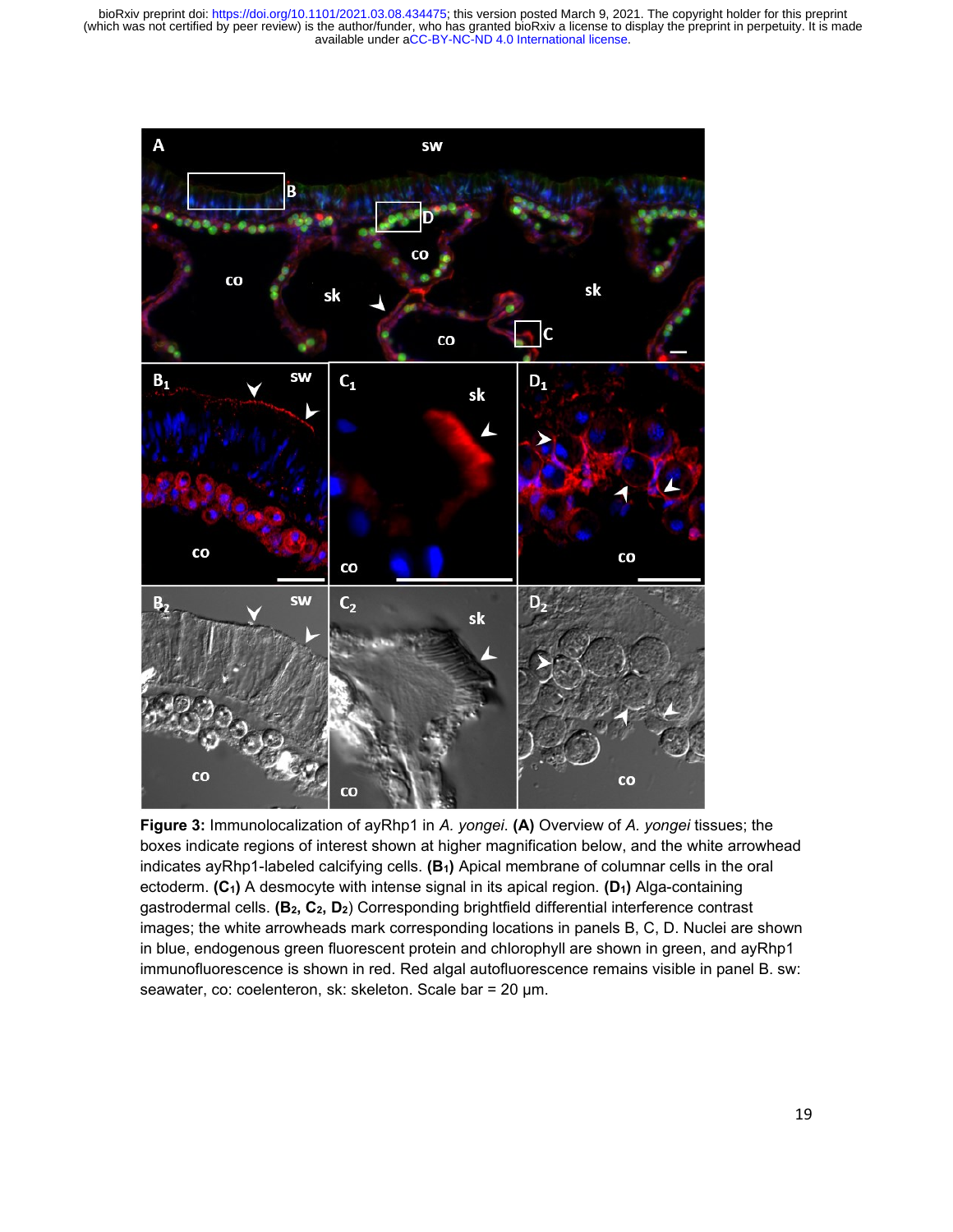

**Figure 4:** Epifluorescence immunolocalization of ayRhp1 in isolated alga-hosting gastrodermal cells. (**A1**) A coral host cell with ayRhp1 on the symbiosome membrane. (**B1**) A coral host cell containing two algal symbionts with ayRhp1 on both symbiosome membranes. (**C1**) A coral host cell with ayRhp1 on the exterior and sides of the host nucleus. (**D1**) Algal symbiont isolated from its host cell. (**A2, B2, C2, D2**) Corresponding images without brightfield differential interference contrast. Blue arrowheads mark nuclei of host cells; green arrowheads mark ayRhp1 symbiosome localization. Nuclei are shown in blue and ayRhp1 immunofluorescence in green. Scale bar =  $5 \mu m$ .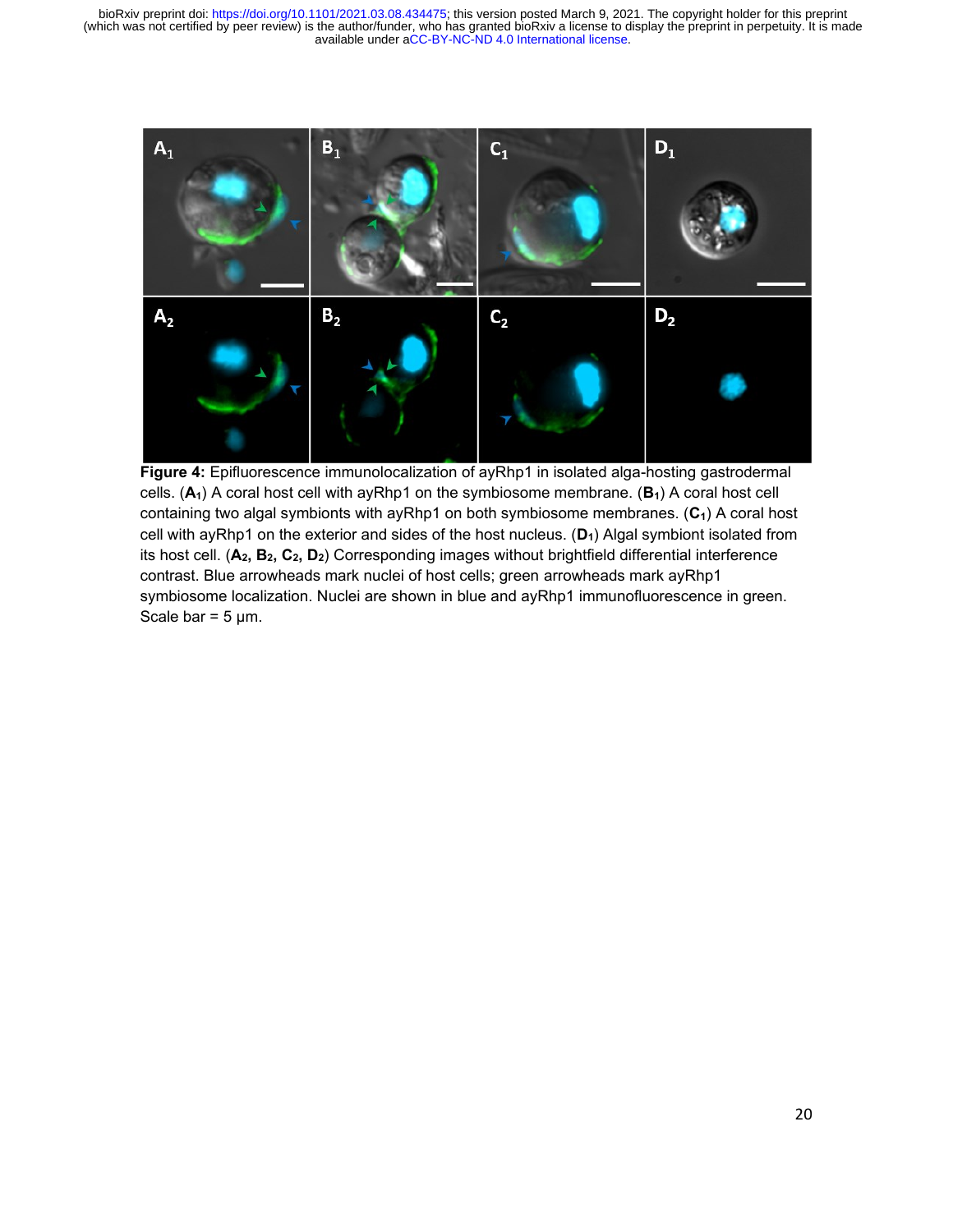

**Figure 5:** Super resolution confocal immunolocalization of ayRhp1 in alga containing coral cells (**A1, B1**) Cells displaying ayRhp1 in the symbiosome or plasma membrane, respectively (**A2, B2**) Higher magnification of the region denoted by the white boxes. (**A3, B3**) 3D renderings of A2, B2. Nuclei are shown in blue, ayRhp1 in green, and NKA in red. Notice the colocalization of ayRhp1 and NKA in  $B_{2,3}$ . Scale bar = 5  $\mu$ m, 0.5  $\mu$ m, and 0.5  $\mu$ m, respectively.